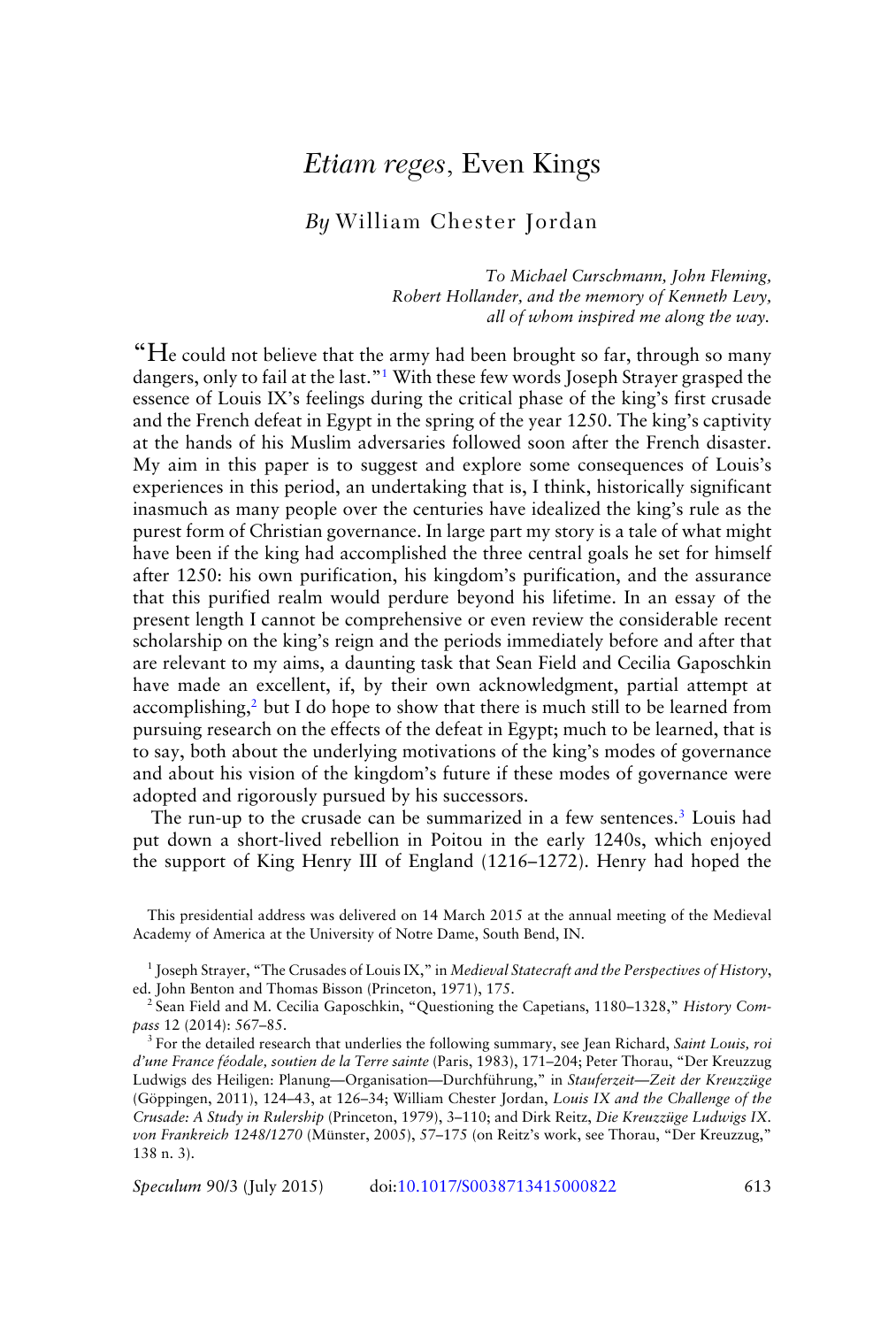rebellion and his own invasion would redeem the territorial losses suffered by his father, John (1199–1216), and himself more than two decades before. The twin failure of the English king and the French barons gave Louis IX a wonderful opportunity. His men demanded and received seemingly innumerable oaths of submission from local notables implicated in the uprising. Yet, in the wake of his triumph, the French king fell ill (this in late 1244) and was expected to die. He prayed for a return to health and vowed to take the cross if he did so. Soon afterward he did recover. His mother, Blanche of Castile, was dismayed, however, that he intended to go on crusade at all. She had lost her husband, Louis's father, Louis VIII, to sickness during the Albigensian Crusade in 1226. But even though her son accepted her argument that his oath, sworn in dire illness, might not be binding, he reswore the oath and spent three and one-half years preparing for the expedition. It was a masterfully planned undertaking. He arranged truces with potential enemies in Europe, successfully encouraged many recently fractious aristocrats, including former rebels, to accompany him, and amassed the money, the ships, arms, horses, and other supplies necessary to sustain a massive invasion. Departing France in the summer of 1248, the king continued to gather forces and equip his invasion force in Cyprus, especially with landing craft deemed appropriate to an amphibious assault in the Nile delta.

The careful planning paid off in 1249 during the first phase of the war when, with the king in command and actively engaged in battle, the invaders captured the Egyptian port of Damietta.<sup>4</sup> After this success, there was a many months' delay, partly to await reinforcements, before resuming major operations. The capture of Damietta was regarded as divinely sanctioned and was expected to be permanent. One of the first orders of business was the rededication of its chief mosque as a Christian church consecrated to the Virgin Mary. When the army at last commenced its advance from Damietta, however, the campaign went sour.<sup>5</sup> Its Muslim adversaries were well supplied and numerous. They, too, had used the interval while the crusaders were in Damietta to prepare for the renewal of the war. A failed French attack on the fortified town of Mansura, led by Louis IX's brother, Robert of Artois, who died in the assault, was the beginning of the end, although the crusaders managed to fend off total defeat for several weeks thereafter. In April 1250, however, the king and the remainder of the army surrendered and went into captivity.

Interest in Louis IX's captivity has generated a recent increase in scholarly publications. Megan Cassidy-Welch uses the stories of the king's "incarceration" as a memory map to exemplify how a shameful failure (being captured) could be transformed through multiple retellings into a metaphor of (divine) testing and spiritual growth.<sup>6</sup> Cecilia Gaposchkin, in a close look at the sources and a nearly comprehensive review of previous scholarship on the captivity, also addresses the transformation of what might have been an episode that undermined Louis IX's

<sup>4</sup> Richard, *Saint Louis*, 218–20.

 $<sup>5</sup>$  Ibid., 221-29, 232-34.</sup>

<sup>6</sup> Megan Cassidy-Welch, *Imprisonment in the Medieval Religious Imagination, c. 1150–1400* (Basingstoke, UK, 2011), 107–23.

*Speculum* 90/3 (July 2015)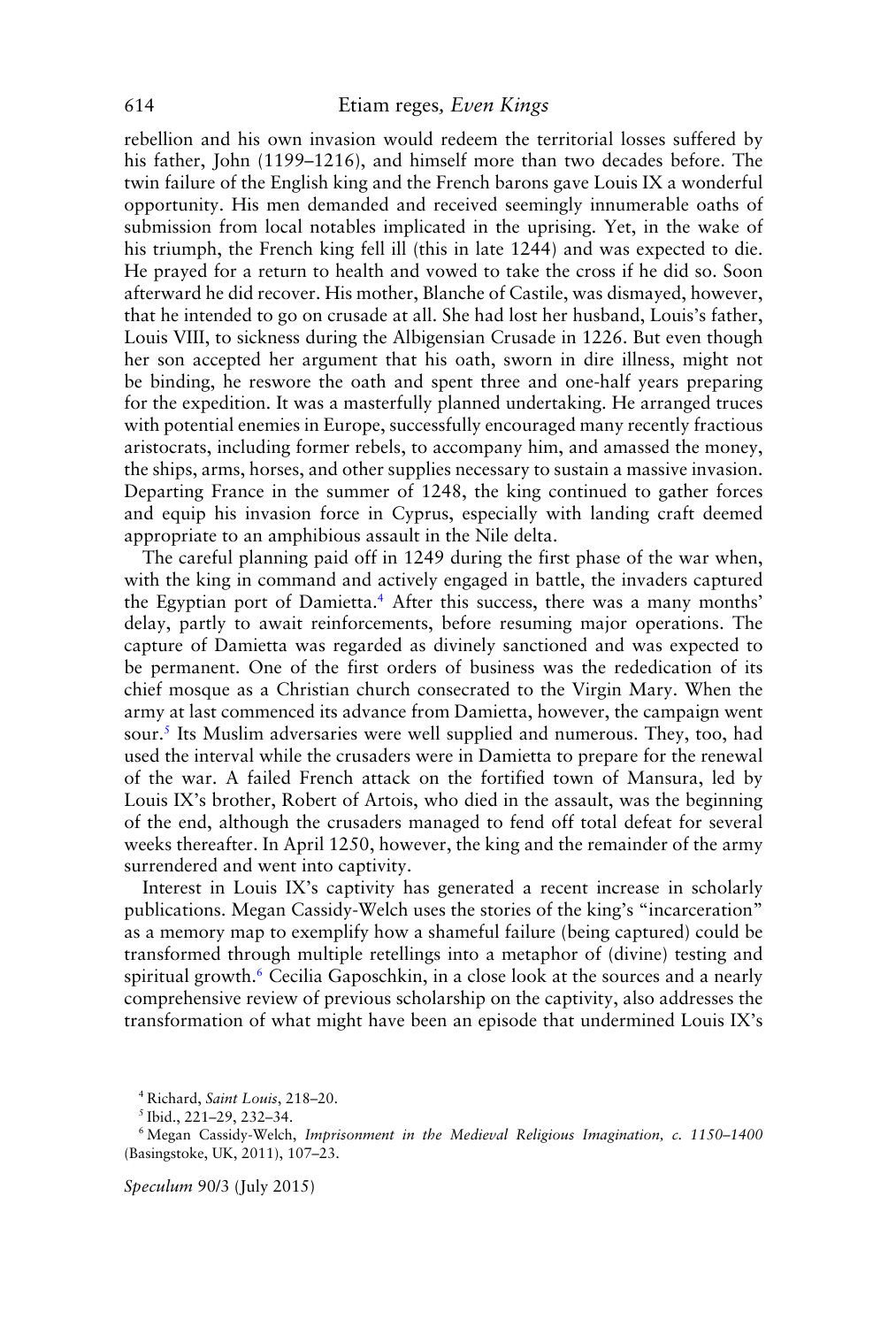kingship in his subjects' eyes into one that seemed to exalt it.<sup>7</sup> The first news of his capture, indeed, stimulated perhaps thousands of young Frenchmen—shepherds, the sources call them—to commence their own rescue effort. This Crusade of the Shepherds, vilified in some elite circles ("raging Fury propelled the band of shepherds"8), raised fears by its violence in France. Although authorities brutally suppressed it, the movement's rallying cries and the Shepherds' targets while traveling through the kingdom testify to the fact that Louis IX's capture aroused regret, sympathy, anger with Jews (the enemy within), outrage at those ablebodied nobles who had not accompanied the king overseas, censure of apathetic clerics, and popular willingness for further sacrifice, but not any lingering sense of despair or crippling unwillingness to face up to the situation of the king's forced submission.<sup>9</sup>

It is remarkable that so much is owed to the captivity, since it was short in duration, exactly a month, 6 April to 6 May 1250. Yet, it had all the elements that allowed for a splendid captivity narrative, and poets and playwrights have exploited this fact and built ornate fictions on it for centuries.10 The episode was marked by the physical illness of the king—almost to death—and, not surprisingly, his psychical anguish. At the time of his capture he was suffering from dysentery, "severe diarrhoea." He was so distressed that he "fainted several times . . . and because of his severe diarrhoea, he went down to the latrines so often that it was necessary to cut the seat from his breeches."11 Meanwhile, disputes among his Muslim captors made the political situation volatile, as did threats and uncertainties in the disorganized hours and days right after his capture.12 The situation remained uncertain even during negotiations for the king's and his army's release, although eventually an agreement was reached that promised the return of Damietta (the king's ransom) to Muslim control and the payment of a huge sum, indeed most of the ransom money, for those who survived from the crusading forces.<sup>13</sup>

Much mischief has been done—and from a relatively early date—by equating the king's ransom with the monetary outlay for his forces. Already in 1360 administrators attempting to raise money to redeem the French king, John II, from English captivity in the Hundred Years' War invoked not only abstract customary law principles but precedent as justification for a levy. They claimed that an *aide*

<sup>10</sup> William Chester Jordan, "Saint Louis in French Epic and Drama," *Studies in Medievalism* 8 (1996): 177 and 181, reprinted in Jordan, *Ideology and Royal Power in Medieval France: Kingship Crusades and the Jews* (Aldershot, UK, 2001).

<sup>11</sup> I quote from the translation of Jean de Joinville's *Life of Saint Louis,* in *Chronicles of the Crusades*, trans. Caroline Smith (London, 2008), 221, section 306. Section numbers replicate those in Jacques Monfrin's edition of the text and his modern French translation, *Vie de saint Louis* (Paris, 1995).

<sup>12</sup> *Chronicles of the Crusades*, 225–31, sections 320–47; Richard, *Saint Louis*, 234–36.

<sup>13</sup> *Chronicles of the Crusades*, 231–41, sections 348–88.

<sup>7</sup> Cecilia Gaposchkin, "The Captivity of Louis IX," *Quaestiones Medii Aevi novae* 18 (2013): 85–114.

<sup>8</sup> Paul Marchegay, "Fragments inedits d'une chronique de Maillezais," ´ *Bibliotheque de l' ` Ecole des ´ chartes* 2 (1840): 162.

<sup>9</sup> Studies of the Shepherds' Rising of 1251 include Gary Dickson, "The Advent of the *Pastores* (1251)," *Revue belge de philologie et d'histoire* 66 (1988): 249–67, and Malcolm Barber, "The Crusade of the Shepherds in 1251," *Proceedings of the Tenth Annual Meeting of the Western Society for French Historical Studies* 10 (1984): 1–23.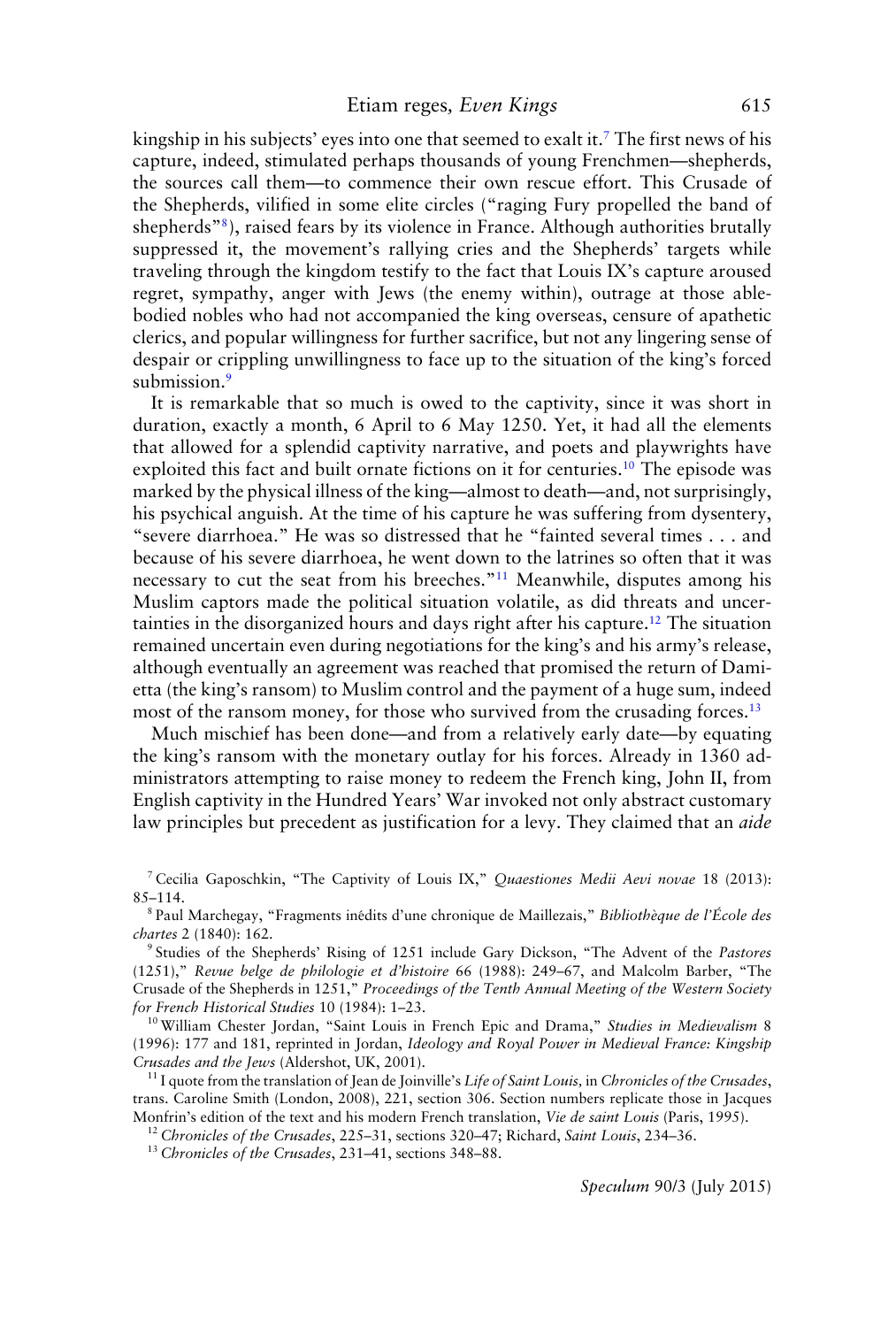from royal subjects had been raised to pay Louis IX's ransom. This was patently untrue, but in making the claim, the authors of the administrative instructions I am referring to even misidentified where the royal crusader had been taken captive, substituting Tunisia for Egypt: "les subgés doivent aide [for traditional *causes*], et ce cas pareil et lieu quant saint Loys roy de France fut prit en Thunes et fut racheté de très grant raançon."<sup>14</sup> The regional error is perhaps trivial, maybe even a slip of the quill, but the elision of Damietta is more troubling, for, as we shall see later, the city played a major part in what at least one scholar, Megan Cassidy-Welch, has called the "crusading imaginary."15

In any case, the duty of a commander to ransom his soldiers, sailors, and support personnel was inscribed in the moral code of thirteenth-century warfare, as evidenced, for instance, in quasiliturgical poems and songs.<sup>16</sup> Louis's fulfillment of this duty was based on, but not a mere reflex of, a general Christian injunction to have compassion for prisoners, *any prisoners*, one interpretation of the proof text Matthew 25.34–40.17 Indeed, there is very little evidence that the king thought it was a moral duty to succor those held captive in the prisons of his own day and in his own realm.18 Prisoners in France were justly incarcerated, unlike the early Christian martyrs, athletes of Christ, who suffered in imperial custody and deserved compassion, to whom medieval exegetes traditionally applied the text. For them, a visit from a fellow believer was highly meritorious, for such an expression of solidarity was itself dangerous—dangerous to the visitor—during periods of persecution. Another relevant proof text was Luke 21.12.19 Just so, crusaders were God's own holy warriors. They risked their lives for his holy name and deserved better, if they were taken captive, than to waste away in the holding pens that were prisoner-of-war camps.20

A few points need to be mentioned about the king's period of captivity. First, as Louis IX's fellow crusader, the seneschal of Champagne, Jean de Joinville, represents it and as historians have largely accepted, this was an interval in which certain of Louis's actions foretold a distinctive penitential turn in his rulership.<sup>21</sup>

<sup>14</sup> Rémy Ambühl, Prisoners of War in the Hundred Years War: Ransom Culture in the Late Middle *Ages* (Cambridge, 2013), 186.

<sup>15</sup> See the abstract to Megan Cassidy-Welch, "'O Damietta': War Memory and Crusade in Thirteenth-Century Egypt," *Journal of Medieval History* 40 (2014): 346. And for further discussion, below text to nn. 26–32.

<sup>16</sup> William Chester Jordan, "'Amen!' Cinq fois 'Amen!': Les chansons de la croisade égyptienne de saint Louis, une source négligée d'opinion royaliste," Médiévales 34 (1998): 83-87.

<sup>17</sup> On the passage in Matthew and two others in Hebrews, 10.34 and 13.3, as proof texts for the ransoming of captives, see Carolyn Osiek, "The Ransom of Captives: Evolution of a Tradition," *Harvard Theological Review* 74 (1981): 367–68.

<sup>18</sup> Priscille Aladjidi, *Le roi, père des pauvres (France XIIIe-XVe siècle)* (Rennes, 2008), 294-98.

<sup>19</sup> Osiek, "The Ransom of Captives," 368-86, documents extrascriptural sources for this concern in the time of the imperial persecutions.

<sup>20</sup> Gaposchkin, "The Captivity of Louis IX," 96 and 105-6.

<sup>21</sup> Ibid., 97 and 109–10; Jacques Le Goff, *Saint Louis* (Paris, 1996), 873–75; Jordan, *Louis IX and the Challenge of the Crusade*, 127–33; Jordan, "Saint Louis in French Epic and Drama," 176. Hans-Joachim Schmidt's effort to "normalize" Louis IX's behavior by seeing specific aspects of it—but never the whole bundle—in other rulers' actions does not persuade me; "La devotion de Louis IX," ´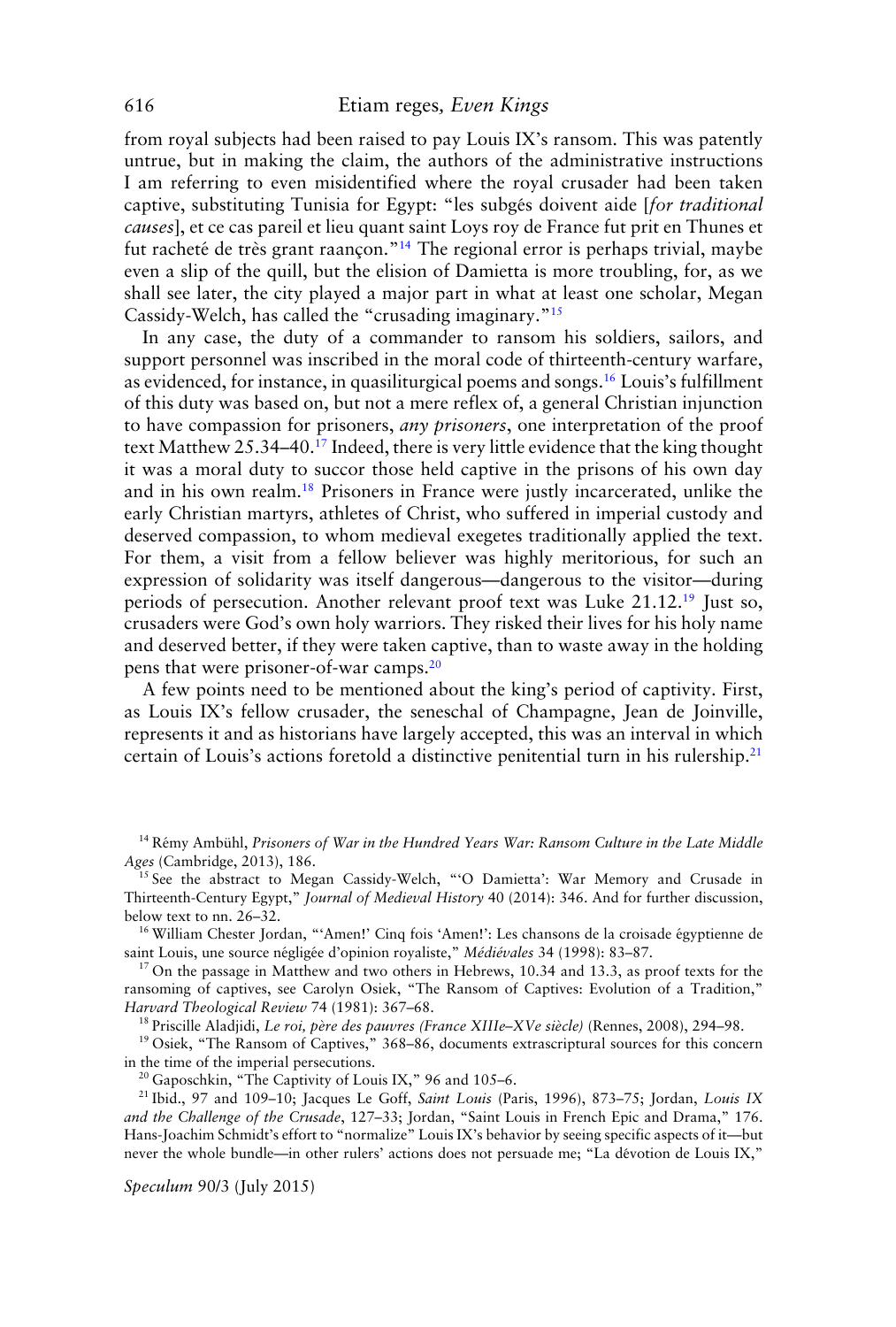Spiritual anguish certainly did not disappear, $^{22}$  but the series of anecdotes told by Jean emphasize instead Louis's unyielding commitment to Christianity in general and the Christian cause in the Near East in particular. It is, for example, in the captivity narrative part of his book that the king's friend mentions Louis's making the sign of the cross with his whole body, prostrate on the ground and in the presence of his adversaries, whenever he left his lodgings.<sup>23</sup> It is here also, toward the end of the captivity narrative, that Jean recalls the visit of a Frenchman who had come to Egypt years before, converted to Islam, and married.<sup>24</sup> Now wealthy, the convert admitted he was swayed by base urges to do what he had done yet was too afraid of the consequences of renouncing his new faith to undo it. Louis's disgust with the man for betraying the religion into which he had been baptized may properly be read as a reaffirmation of the king's own faith. And in Jean's book it is soon after the description of this encounter that he reminds his readers in a coda to the captivity narrative that the king resolved to continue his work in the Holy Land.25

This resolution was expressed in a vigorous way for the first time after the king's release, which he had secured, as noted, by conceding the port of Damietta, taken early in the war.<sup>26</sup> In negotiations with his captors he had left it to the queen, Marguerite of Provence, who was in Damietta, to turn the city over to the Muslims, with the curious caveat, *if she chose to do so*. <sup>27</sup> I do not know what Louis expected, except that the statement ("quip," Gaposchkin's preference, does not seem to me to capture the character of the utterance<sup>28</sup>) may betray an acute sense of failure on his part. Was he thinking that his redemption was not worth Marguerite of Provence ceding such a prize?<sup>29</sup> However that may be, she did cede the city, and what we also know for certain is that the loss was a major motif in written texts documenting contemporaries' memories of the crusade.<sup>30</sup> Damietta had been gained and lost once before in an earlier crusade (1219–21), and now three decades later the scenario was reenacted. For the Christians this unhappy parallel was a crippling psychological—or, perhaps better, a crippling spiritual—blow.<sup>31</sup> The many deaths of their companions compounded the agony of the survivors as it did of the families and loved ones of the fallen. The grief gave rise to extraordinary commemorations of their sacrifice. Psalm 78 (AV 79), Amnon Linder has shown, was the key text, laden as it was with allusions to

in *La Sainte-Chapelle de Paris: Royaume de France ou Jerusalem c ´ eleste? Actes du colloque ´* , ed. C. Hediger (Turnhout, 2007), 35–59.

<sup>22</sup> Matthew Paris, *Chronica majora*, ed. Henry Luard, 7 vols. (London, 1872–83), 5:466.

<sup>23</sup> *Chronicles of the Crusades*, 236, section 367.

<sup>&</sup>lt;sup>24</sup> Ibid., 242-43, sections 394-96. Gaposchkin, "The Captivity of Louis IX," 97, notes the importance of this encounter.

<sup>25</sup> *Chronicles of the Crusades*, 249, section 419.

<sup>26</sup> Ibid., 182–90, sections 146–83.

 $27$  Ibid., 230, section 342.

<sup>&</sup>lt;sup>28</sup> Gaposchkin, "The Captivity of Louis IX," 97.

<sup>&</sup>lt;sup>29</sup> Gérard Sivéry, Marguerite de Provence: Une reine au temps des cathédrales (Paris, 1987), 99-100, offers a mixed bag of interpretations, none of which is definitive.

<sup>30</sup> Cassidy-Welch, "O Damietta," 346–60.

<sup>31</sup> Ibid., 353–58.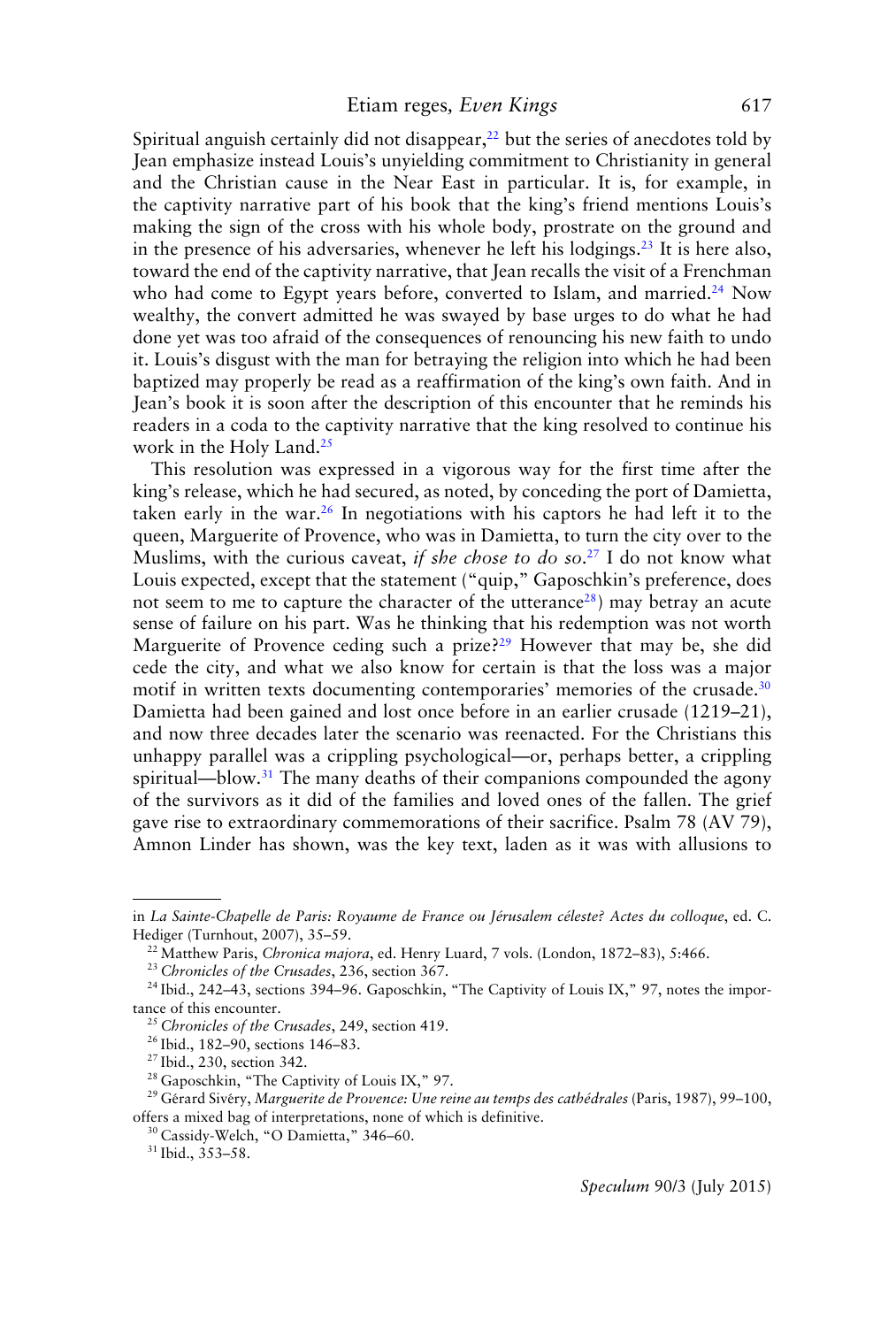the slaughter of God's army, the Israelites' repentance, and the promise of divine mercy, including the comforting of the children of the slain.<sup>32</sup>

And yet when the king first arrived in the Holy Land after his release he was greeted with a procession full of joyous people.<sup>33</sup> Soon, judging from Jean de Joinville's description of his own filthy and sickly condition, the extent of the crusaders' defeat in Egypt was made vivid to observers in the arriving survivors' very bodies. Even so, hope did not fade entirely among the inhabitants of the Latin Kingdom. This remnant of the Crusader States was figuratively up against the wall, and it was good to have Louis IX there. It was wonderful that he would stay and reestablish regular ties to France that would bring cash and support for much-needed work—rebuilding ruined fortifications, for example, and raising a strike force that could help defend the truncated realm. A great work of salvage was foreseen—and ultimately accomplished, though insufficient in the long run to fend off collapse.<sup>34</sup>

Jean de Joinville's description of Louis IX's decision to remain in the Holy Land after his release is interesting in another respect. According to the seneschal, these were something like the king's *ipsissima verba*: "My lords, my lady the queen, my mother, has informed me and begged me as earnestly as she can that I should go to France."35 According to Jean, Queen Blanche, the king's mother, wrote her son, making reference to the unsettled state of relations in Europe, including the expiration of the truce between England and France. She tried to persuade him as emphatically as she could that the situation would benefit from his return, but Louis weighed his concern for the Latin Kingdom against his putative duty to France. He thought or said he thought that France was safe enough, despite his mother's alarm. As he judged the matter, therefore, he could not be accused of willfully abandoning his threatened realm to an uncertain but potentially unfortunate fate by staying in the Latin Kingdom. Nonetheless he wanted support for his intended decision. He sought advice on the subject, and he gave his councilors some time to formulate their opinions. Here it is worth pointing out again that Louis had originally gone on crusade despite his mother's opposition, and now he was casting the possibility of his remaining in the Holy Land after his defeat once more in opposition to her wishes.

Perhaps one ought not to make too much out of this parallel. One would not want to become "almost monocausal" in the interpretation of Louis IX's actions by overstressing the mother-son conflict, as my first foray into the field has been described by one scholar.<sup>36</sup> But the Franciscan theologian, Eustache d'Arras, who preached a number of sermons at Louis IX's court after the latter's return to France, a return that was delayed four years once the king made his decision, did

<sup>32</sup> Amnon Linder, "*Deus venerunt gentes*: Psalm 78 (79) in the Liturgical Commemoration of the Destruction of Latin Jerusalem," in *Medieval Studies in Honour of Avrom Saltman*, ed. Bat-Sheva Albert et al., Bar-Ilan Studies in History 4 (Ramat-Gan, 1995), 155.

<sup>33</sup> *Chronicles of the Crusades*, 246, section 407.

<sup>34</sup> The principal repertory of material on these efforts is in Jean de Joinville's description of the king's sojourn in the Latin Kingdom; *Chronicles of the Crusades*, 246–99, sections 406–615; Richard, *Saint Louis*, 252–53.

<sup>35</sup> *Chronicles of the Crusades*, 249, section 419.

<sup>36</sup> Cf. Reitz, Die Kreuzzüge Ludwigs IX. von Frankreich, 34.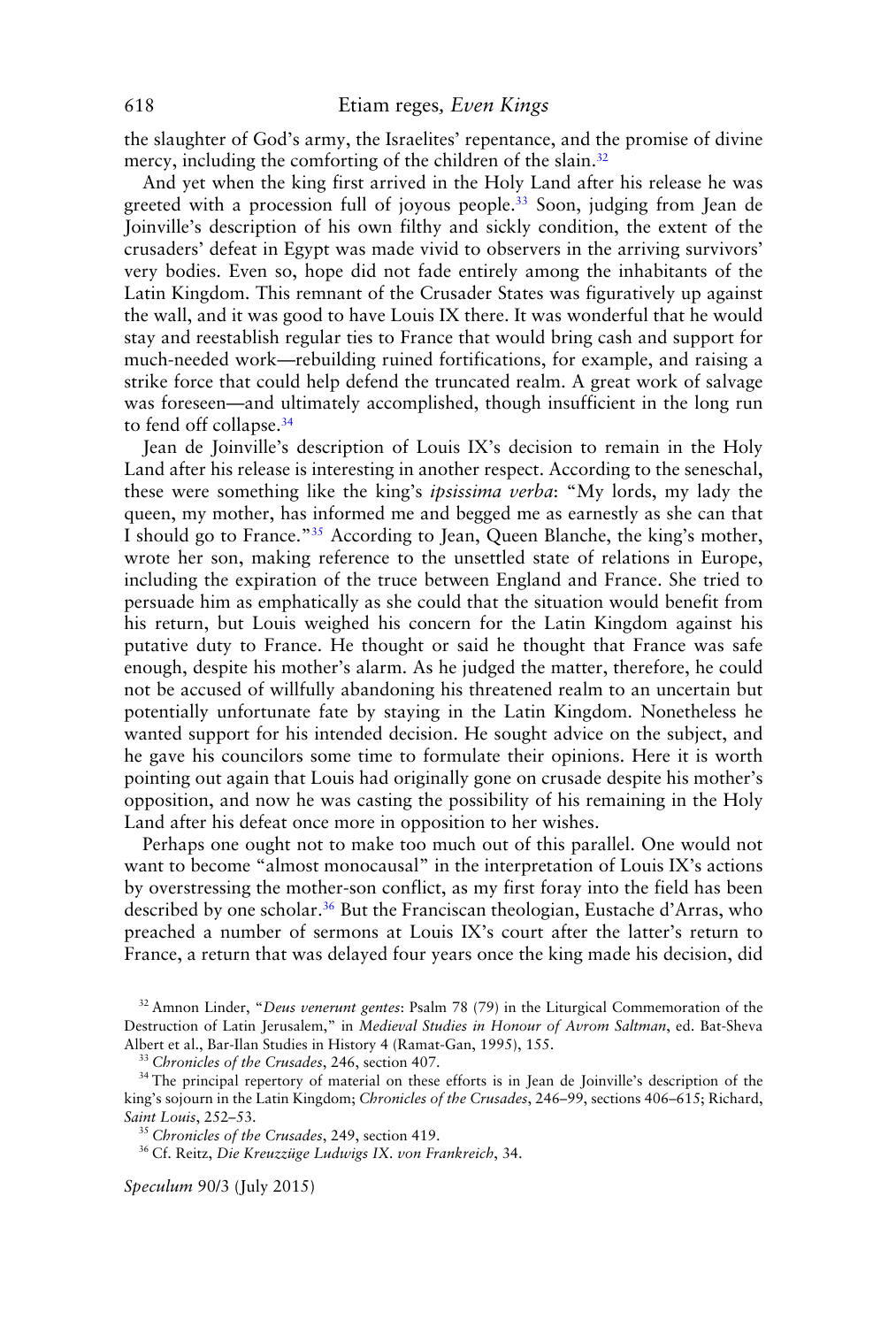make something of it. According to Brother Eustache, who addressed the king's captivity in one of his quodlibets, from which this observation comes, it was a moral duty to support the Christian host in the Holy Land, as Louis IX did, even over the demands of family. Perhaps Eustache was also and more generally criticizing those who invoked family as an excuse not to go on crusade or to help resupply the king after the end of the captivity. Even so, he was setting up Louis IX as the exemplary lord who did not let family (his mother's desires) stand in the way of doing his Christian duty in the Holy Land.<sup>37</sup>

According to Jean de Joinville, Louis IX's Muslim captors threatened to torture the king with an instrument that French speakers called the *bernicles* in order to elicit greater concessions than the king was willing to give to ransom himself.<sup>38</sup> Whether Jean's evidence on the threats is creditable or not, his description of the *bernicles* has fascinated scholars. Designed to fracture the ankle and foot bones and inflict excruciating pain, the *bernicles* was supposedly of fairly simple construction: two long pliant pieces of wood lashed together at one end and with spikes pointing inward at the other end. The victim was to be laid on his side between the two pieces of wood, with the spikes above and below the ankles and feet. A torturer was designated to perch himself on the device so that the spikes would penetrate the skin, flesh, and bone. Three days later, the limbs having swollen around the wounds, the torture was supposed to be applied again.

The great scholar, Charles du Fresne, sire du Cange, wrote one of his many *dissertationes*, or extended notes, "On the Torture of the Bernicles."39 As I discussed in my first book, what is attention grabbing about Du Cange's *dissertatio* on the *bernicles* is not his interest in medieval instruments of torture, common enough when he wrote and still now, but his claim that Louis IX during his time in the Holy Land ordered the striking of coins that would recall the threat, some of which bore the emblem of the *bernicles* and others, representations of manacles or fetters and a tower, signifying his incarceration under restraint.40 It is true that during his extended stay in Palestine, the king minted coins, just as he supported one or more ateliers for the production of devotional manuscripts and a scriptorium for administrative purposes and established many other bureaus appropriate to his work as a lord who needed to maintain relations with the local notables, neighboring principalities, and correspondence with the regency government back home.<sup>41</sup> Like most professional scholars subsequent to du Cange, however, I

<sup>37</sup> Sophie Delmas, *Un franciscain a Paris au milieu du XIIIe si ` ecle: Le ma ` ıtre en th ˆ eologie Eustache ´ d'Arras* (Paris, 2010), 271–72.

<sup>38</sup> *Vie de saint Louis*, ed. Monfrin, 344–45, sections 340–41; *Chronicles of the Crusades*, 229–30. I presume that Caroline Smith uses *barnacles* to be consistent with the earlier Penguin version. The Old French, which I shall use throughout, has *bernicles*, and referring to the device in this way avoids unproductive imaginings of it as goose- or shellfish-like.

<sup>39</sup> Charles du Fresne, sire du Cange, "On the Torture of the Bernicles," in *Memoirs of John Lord de Joinville*, 2 vols., trans. Thomas Johnes (Pwllpeiran, Wales, 1807), 2:164–65.

<sup>40</sup> Jordan, *Louis IX and the Challenge of the Crusade*, 126 n. 141; Elizabeth Brown, "A Sixteenth-Century Defense of Saint Louis' Crusades: Etienne le Blanc and the Legacy of Louis IX," in ´ *Cross Cultural Convergences in the Crusader Period: Essays Presented to Aryeh Grabois on his Sixty-Fifth Birthday*, ed. Michael Goodich et al. (New York, 1995), 31–32 n. 22.

<sup>41</sup> On coinage, the production of manuscripts, diplomatic initiatives, and archival practices, including the documentary registers and fabrication of a new seal (the one the king brought with him had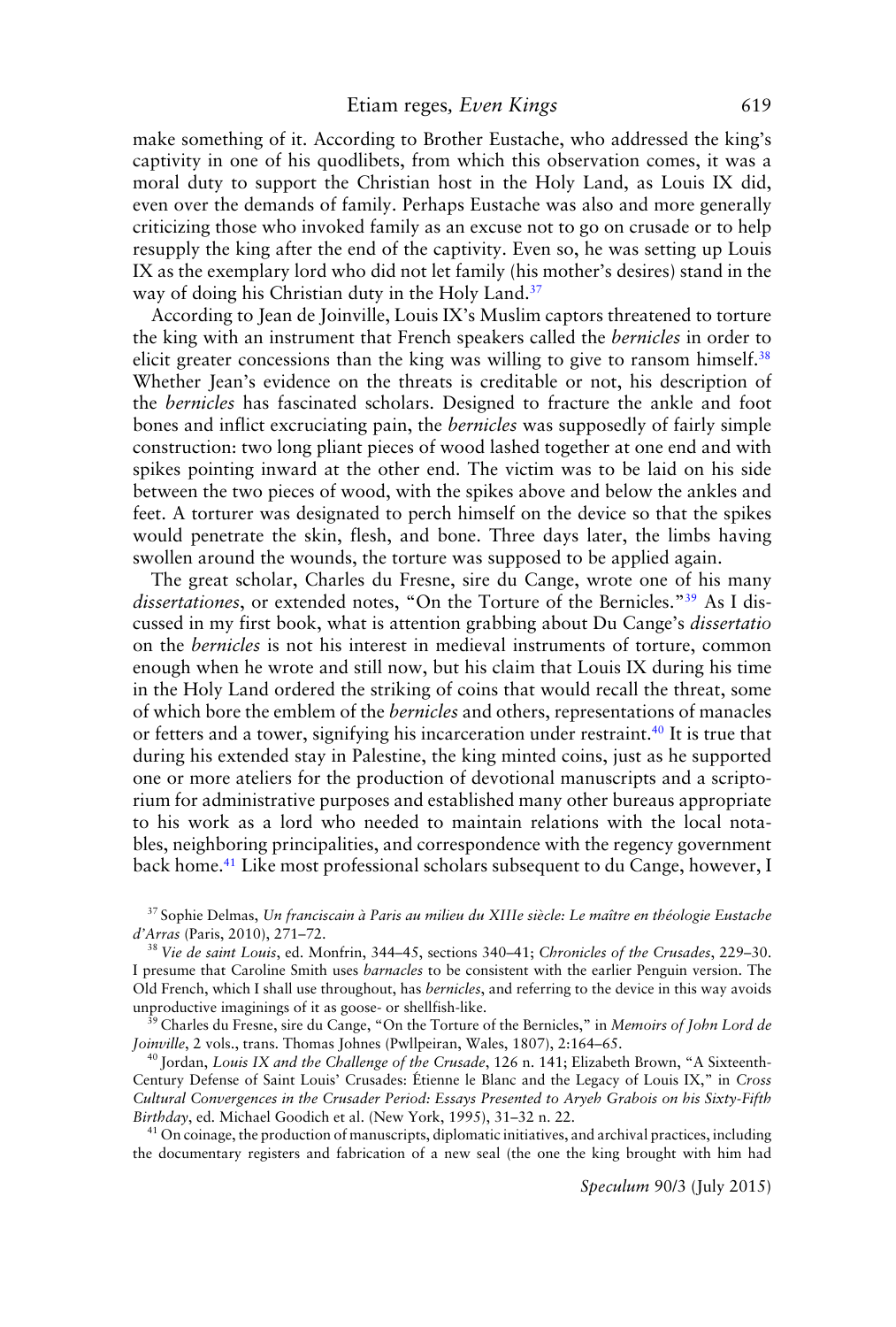expressed doubts as to the reliability of this reading of the symbols on the coins that the mint produced. I did so even though the greatest of all scholars of Louis IX's reign, Louis-Sebastien Le Nain de Tillemont, du Cange's contemporary, did ´ not dismiss the possibility out of hand.<sup>42</sup> Of course, du Cange and anyone else of the time might have misunderstood the rubbed images on small coins by then already four hundred years old. Even after reading du Cange's *dissertatio*, Tillemont confessed that he could not quite recognize the *bernicles*. 43

Moreover, a very limited number of such coins would have been struck, because most of the types introduced by Louis IX along with the reforms he imposed (such as banning certain Islamo-Arabic inscriptions) ceased to be minted after he left Palestine.<sup>44</sup> So, if "torture" coins were really struck, not many were, and few survived to the seventeenth century (facts that are true for several other wellattested contemporary crusader coin types as well $45$ ), and none has surfaced since. Nevertheless, Tillemont also reported being informed about an inscription on certain of the coins, *etiam reges*, and it is not likely that he or his informants, learned antiquaries all, would have misread a simple Latin phrase.46 The alleged inscription, "even kings," indeed, might have persuaded him, given the seemingly obvious chord it strikes, that something like a torture device was appropriate for the associated and by then faint figural representations.

That Louis IX was sensitive to the legends on coins that were associated even indirectly with his lordship is clear from the reforms just alluded to and to his other attempts to Christianize or suppress imitation Islamic coinage, which a number of Catholic potentates struck to ease financial transactions.47 He approved, for example, the replacement of a long Arabic inscription on one crusader coin type with the following in the same language. It was interlaced with representations of the cross and may be regarded as an attempt, in Louis Blancard's opinion, at *propaganda fidei*: "One God + Father Son and Holy Spirit + Struck at Acre 1251 since the Incarnation of Christ"  $R: "+ And of the resurrection and through him$ we are saved and loved  $+$  We glorify ourselves by the choice of our Lord Jesus

been lost), see Étienne Cartier, "Remarques," Revue numismatique 12 (1847): 140; Jaroslav Folda, *Crusader Art in the Holy Land, from the Third Crusade to the Fall of Acre, 1187–1291* (Cambridge, 2005), 243–48, 269, 282–95, 359–60; A. Giry, *Manuel de diplomatique* (Paris, 1894), 753.

<sup>42</sup> Jordan, *Louis IX and the Challenge of the Crusade*, 126 n. 141.

<sup>&</sup>lt;sup>43</sup> Louis-Sébastien Le Nain de Tillemont, Vie de saint Louis, roi de France, ed. J. de Gaulle, 6 vols. (Paris, 1847–51), 3:350.

<sup>&</sup>lt;sup>44</sup> Paul Balog and Jacques Yvon, "Monnaies à légendes arabes de l'Orient latin," Revue numisma*tique*, 6th ser., 1 (1958): 138–39.

<sup>&</sup>lt;sup>45</sup> But not always for the same reason. Only three crusader gold bezants, dated c. 1253, were known to Philip Grierson, "A Rare Crusader Bezant with the *Christus vincit* Legend," *American Numismatic Society Museum Notes* 6 (1954): 169–78. Others may have been melted down for their value, though still others may yet be sequestered in private collections precisely because of their rarity and preciousness.

<sup>46</sup> Tillemont, *Vie de saint Louis*, 3:386.

<sup>47</sup> Jordan, *Louis IX and the Challenge of the Crusade*, 139–40, especially n. 30, and the references below in the next paragraph.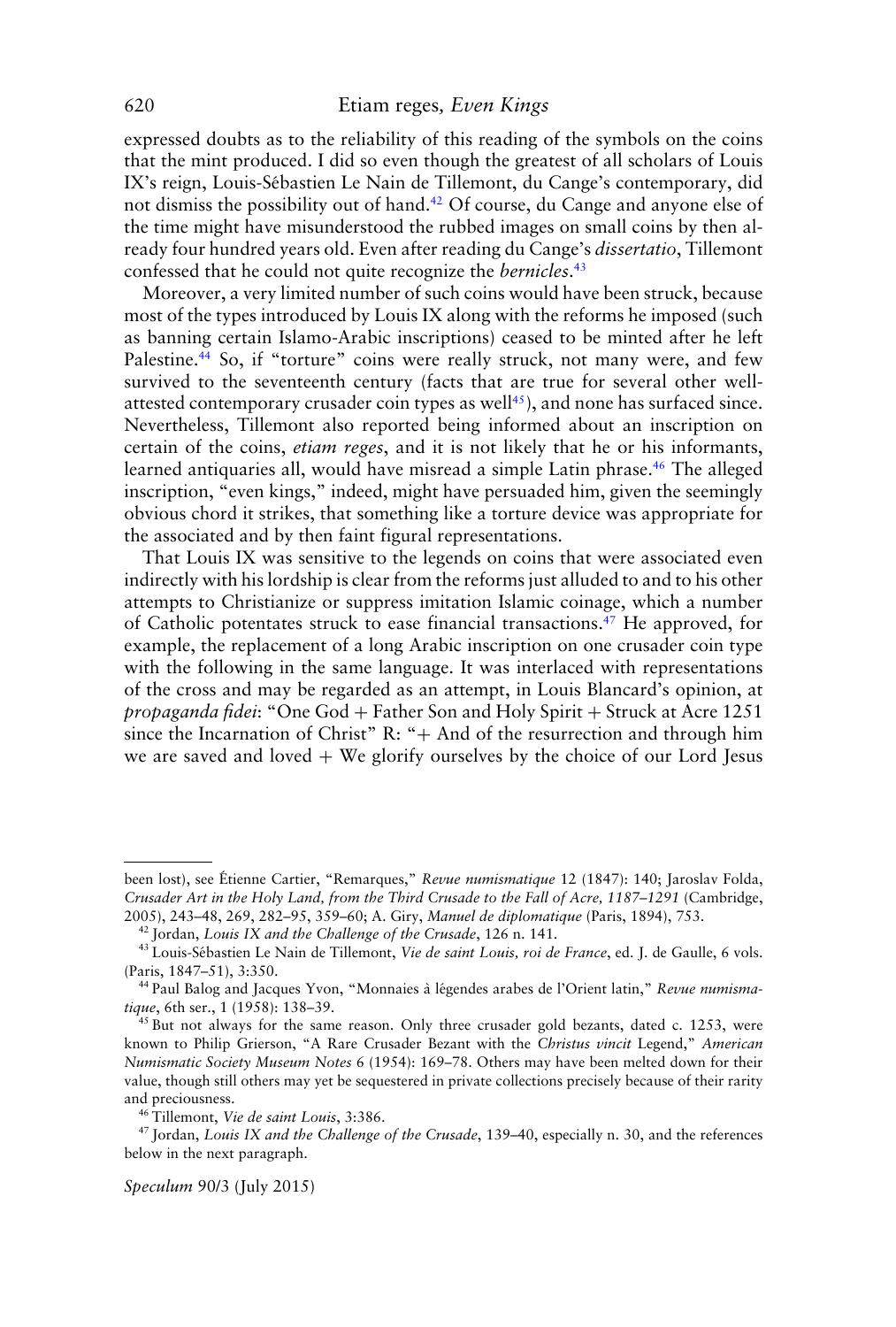Christ in whom is our salvation and our life  $+$  And our resurrection and to whom we owe our redemption and our sustenance."<sup>48</sup>

It seems obvious to me, as it did to my seventeenth-century predecessors, that, if accurately reported, the legend *etiam reges* alludes to Louis IX's self-abasement before Providence, a sentiment fully in keeping with the mood of the failed crusaders. Different and more hopeful evocations of this sentiment are represented by other images (the Lamb of God Triumphant, for example) and other legends (like the *Christus vincit, christus regnat, christus imperat*) also impressed on coins produced in this period in the Latin Kingdom.<sup>49</sup> But specifically to fortify this justification for the use of *etiam reges*, it would benefit a scholar to find the source that the king or the men around him had in mind when they authorized the use of the legend. This might give a hint of its significance—and in the case before us might confirm that the legend evokes a sense of resignation in the king, one that may have been pervasive in the royal circle at this time.<sup>50</sup> Finding a source might also give further credibility to the seventeenth-century antiquaries' readings: if the phrase showed up in a vaguely similar ancient context, it would have been a reasonable choice for a motto, a catchphrase, an adage, an emblem—or, yes, the legend on a contemporary coin. Unfortunately, *etiam reges* never appears in the sources to which Louis IX or his advisers would ordinarily turn for proverbial wisdom, like the Bible or the writings of the fathers. $51$ 

Moreover, the few classical usages of the phrase in non-Christian sources, in the works of Cicero and Tacitus specifically, have little or no relevance.<sup>52</sup> Cicero denounces the hubris of the Catiline conspirators, who wanted to put themselves in the place of the existing rulers of the Roman Republic or even make themselves kings (*etiam reges*) by resurrecting the defunct form of government that the establishment of the Republic displaced. Tacitus alludes to ancient laws going back to the sixth king of Rome, Servius Tullius, whom he likens to archaic Greek legislators (Minos, Lycurgus, Solon) and to earlier Roman rulers as well (Numa, Tullus, Ancus). Servius Tullius's decrees, Tacitus wrote, even commanded the observance of kings (*etiam reges*).

I acknowledge that my failure to find a plausible source should trouble me. (I suppose I should continue to hope.) And yet, more than any other phrase I have come across, this two-word legend, if legend it was, accurately heralds a new beginning and just as accurately evokes an enduring conviction in the life

<sup>52</sup> *Second Oration of Cicero: In Catilinam I–IV*, ed. J. F. Stout (Bristol, 2009), 2.9.19 (p. 41); *The Annals of Tacitus, Book 3*, ed. A. J. Woodman and R. H. Martin (Cambridge, 1996), 3.26.4 (p. 37).

<sup>&</sup>lt;sup>48</sup> Louis Blancard, *Le besant d'or sarrazinas pendant les croisades: Étude comparée sur les monnaies d'or, arabes et d'imitation arabe, frappees en ´ Egypte et en Syrie, aux XIIme et XIIIme si ´ ecles `* (Marseille, 1880), 24, 26–27 (this is my rendering of Blancard's French translation).

<sup>49</sup> Jordan, *Louis IX and the Challenge of the Crusade*, 206–7.

<sup>50</sup> Cf. Tillemont, *Vie de saint Louis*, 3:386.

<sup>&</sup>lt;sup>51</sup> I did a standard search of the Patrologia Latina, the Vulgate, and a wider Google search as well to establish this point. For good measure, I searched a few appropriate databases for the French version of the phrase *même les rois*. I also looked for comparable Greek phrases, like καὶ αὐτοὶ βασιλεῖς, suggested to me by my Byzantinist colleague, Professor John Haldon, in the Patrologia Graeca, on the assumption that a local man (or woman) who was a native Greek speaker might have made a remark in French or Latin, which someone in the king's circle picked up on. But to no avail.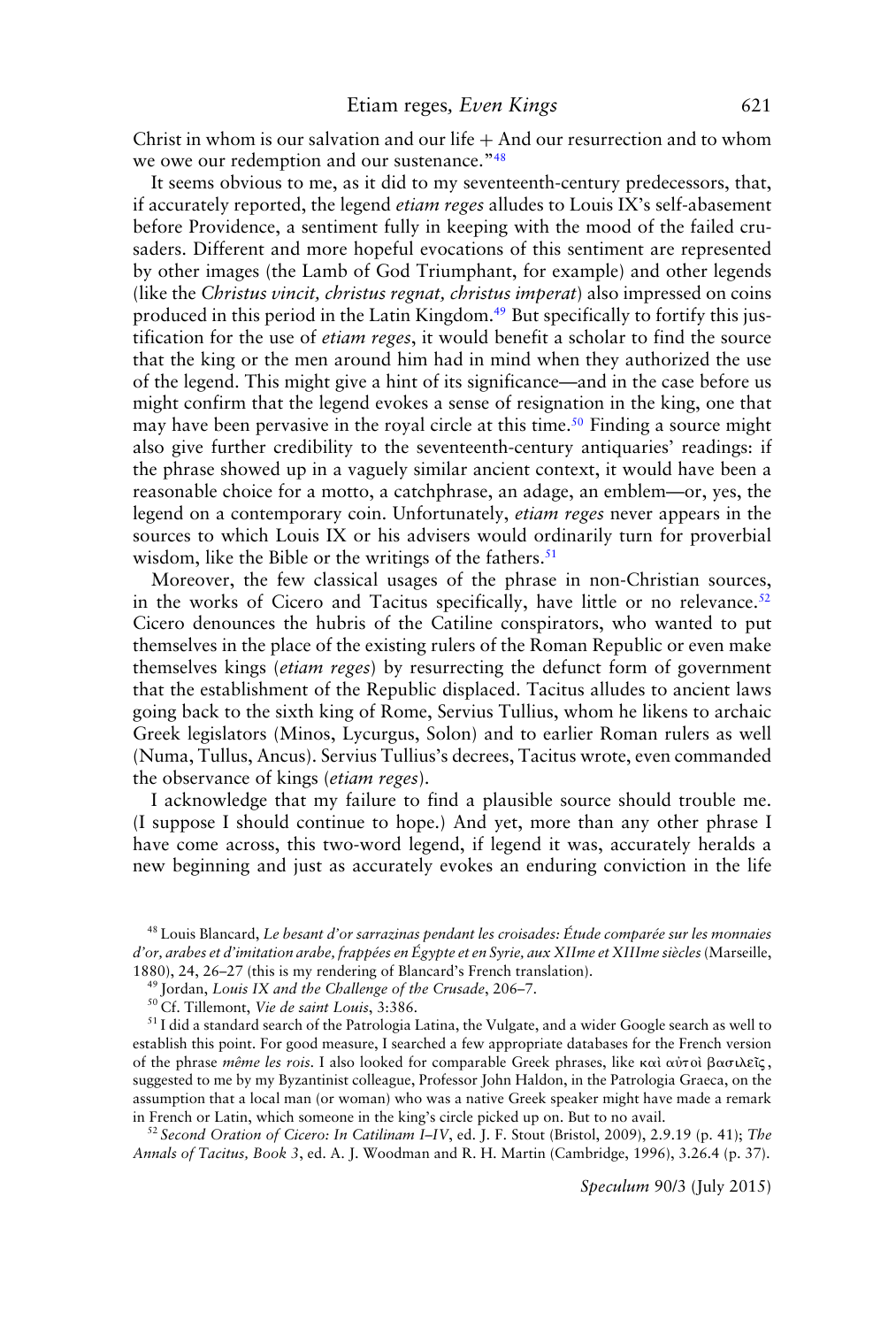and rulership of Louis IX. True, there may have been a misreading. Yet, *mêmes les rois* or some such thought must have run through Louis IX's mind—over and over again. As Geoffrey of Beaulieu, his confessor, put it, reflecting on his friend's recollection of captivity, "it testifies to the commendation of his humility, that often, freely and without shame, indeed in a most pleasant fashion, he would relate to us how he had been taken prisoner at Mansura by the Saracens, and what he did with them at that time, and how he came to be set free."<sup>53</sup> Even kings, *etiam reges*—I think the phrase could be Louis's own. It needs no external source.

Queen Blanche died toward the end of 1252; and after the heartbreaking news reached the king,<sup>54</sup> he decided to return to France, but without rushing. He deliberately set about planning his departure and making arrangements to maintain a standing force to help protect the Latin Kingdom.55 It was not until mid-1254 that he took ship. After brief but uncomfortable stages in the voyage, his ship made landfall in Provence in July.<sup>56</sup> From Provence Louis proceeded in a generally northern direction but with many twists and turns in a long and quite stately journey that provided him with opportunities to assure his subjects of his paternal devotion.<sup>57</sup> At every stage he was greeted with processions characterized by a combination of solemnity and joy. These multiple receptions in town after town disturbed him. He did not quite see his return as an occasion of joy.<sup>58</sup> Psychologically these moments of welcome and exuberance seemed to conjure in his mind, I suppose, the sense that he did not deserve the good feelings that were being expressed.

Finally the king reached Paris, where word must have preceded his arrival as to what by then had been established as the regular mode of greeting him. Parisians intended to outdo all others. Louis entered the great city and "was received with such honorific rituals [that] he was displeased by the many honors of immense and superfluous expense which he saw. And for this reason, in order to flee and diminish the follies of dances and sumptuous splendors and vanities of this sort that he knew were being prepared for that evening throughout the streets of Paris, to the wonder of many, after he dined he left the city and spent the night at his manor in Vincennes."59 This passage from the *Life* of Saint Louis by his friend and confessor Geoffrey of Beaulieu is not found in the most common printed edition, but has been recovered by Cecilia Gaposchkin and Sean Field from a slightly different manuscript, contemporary to that on which the standard edition until now has been based.<sup>60</sup> The psychological portrait the passage paints

<sup>53</sup> *The Sanctity of Louis IX: Early Lives of Saint Louis by Geoffrey of Beaulieu and William of Chartres*, ed. M. Cecilia Gaposchkin and Sean Field, trans. Larry Field (Ithaca and London, 2014), 79, section 10.

<sup>54</sup> *Chronicles of the Crusades*, 296, sections 603–4; *The Sanctity of Louis IX*, 104–6, section 28.

<sup>55</sup> *Chronicles of the Crusades*, 297–99, sections 609–15; Richard, *Saint Louis*, 265–67.

<sup>56</sup> *Chronicles of the Crusades*, 300–309, sections 617–55; *The Sanctity of Louis IX*, 107–8, section

30.57 Jordan, *Louis IX and the Challenge of the Crusade*, 135–41.

<sup>58</sup> *The Sanctity of Louis IX*, 108, section 30bis.

 $^{59}$  Ibid.

<sup>60</sup> Ibid., 178–80.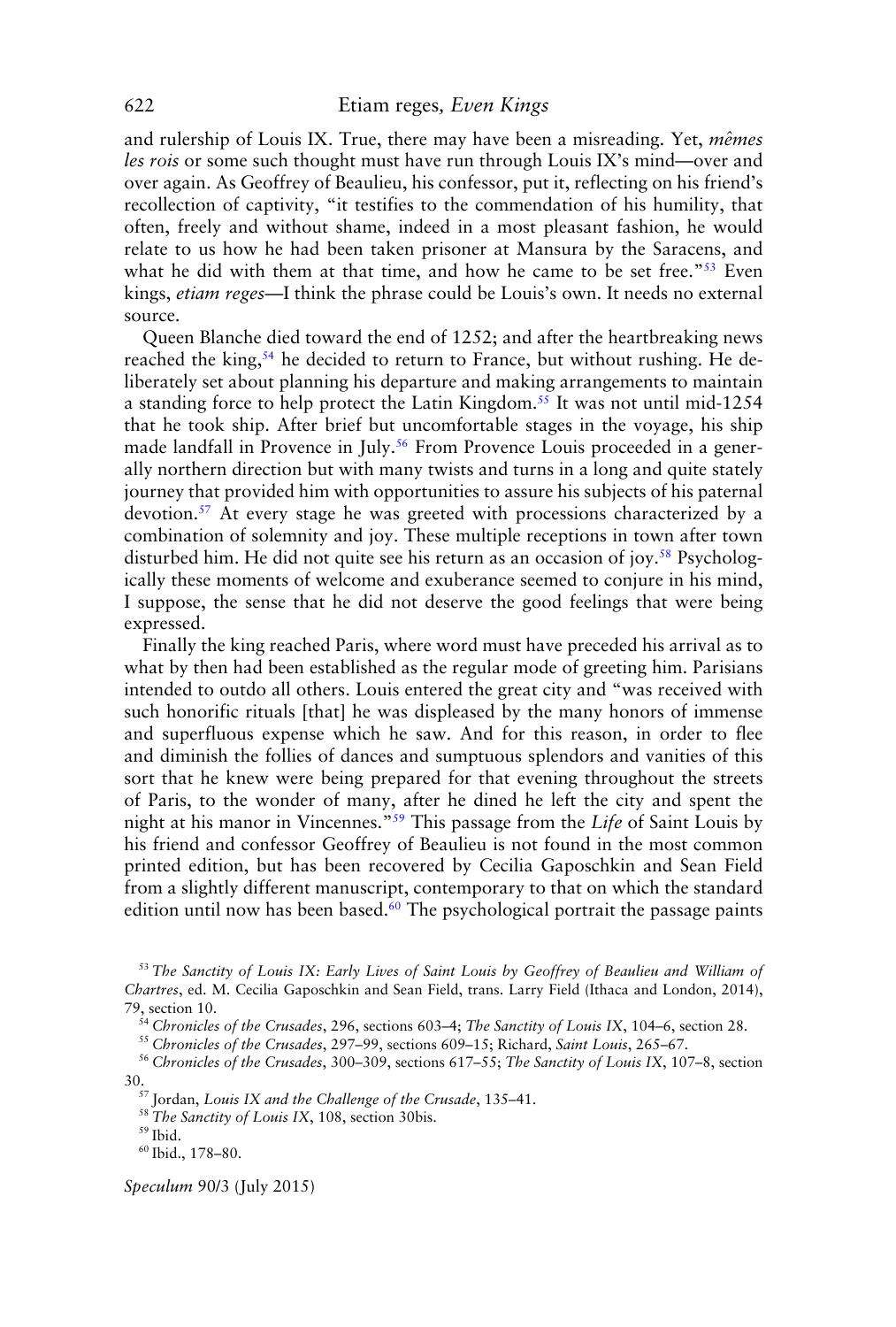perfectly reflects the sentiment Matthew Paris attributed to the king on his return: his frank acknowledgement that his sins lay behind the failure of the crusade and his concern that his failure precipitated the whole Catholic world into a mood of uncertainty.<sup>61</sup>

Let us here return to the theme of captivity. Louis IX came to interpret his captivity, which he frequently recalled during the rest of his reign, as a productive metaphor for how to live his life.<sup>62</sup> We find the figure of Joseph the Patriarch embedded in many of the texts produced in the royal circle from 1254 to 1270, most elaborately in the psalter the king commissioned after the crusade. A recent effort to redate and reattribute the psalter seems to me unpersuasive, based as it largely is on one scene in the *Beatus* initial and wholly ignoring the remarkable seventy-eight full-page prefatory illustrations of the book. $63$  In fourteen of these prefatory illustrations, the artist(s) and scribe(s) dramatically retold the story of Joseph's sale into slavery in Egypt, his imprisonment on a false charge, and his ultimately triumphant liberation and even reconciliation with those, his brothers, who had sold him into slavery in the first place.<sup>64</sup> This use of the story of Joseph in Egypt as a straightforward exemplum of God's testing and then God's reward for the subject bearing the test manfully and in hope was fairly commonplace but never more elaborately depicted than in Louis's psalter. However, the story could be deployed to other purposes. In a sermon of the Franciscan preacher Bertrand de La Tour preached in the early fourteenth century, for example, which may draw on an earlier use of the metaphor, he spoke of part of the story as a way to understand purgatory.<sup>65</sup> Some of his listeners, he told his audience, would go to purgatory. But they should not lose hope. Just as Joseph and Jacob were buried in Egypt before being taken to the Promised Land, it was necessary that his listeners should go through purgatory before being admitted into heaven.

Conceptualized either as a simple test or as a purging, Louis's captivity and, in Geoffrey of Beaulieu's words, the "saintly and new comportment with which he returned from the Holy Land" presented the possibility of a triumphant culmination of the king's life.<sup>66</sup> He had been tried in the fire of calamity, and though a good and decent young man before the trial, he was better thereafter. It was like a transformation, Geoffrey wrote, of silver into gold.<sup>67</sup> This king would now be an exemplary lay leader, supported by the church and God. This point was made in the psalter, too, where the story of Moses was artfully developed over several folios, quite different from a mere casual simile, to emphasize the potential

<sup>61</sup> Matthew Paris, *Chronica majora*, 5:466. Discussed in Jordan, *Louis IX and the Challenge of the Crusade*, 133; and Richard, *Saint Louis*, 271.

<sup>62</sup> *The Sanctity of Louis IX*, 79, section 10.

<sup>63</sup> Patricia Stirnemann, "Quand le programme fait fausse route: Les psautiers de Saint-Alban et de Saint Louis," *Cahier du Leopard d'or ´* 12 (2011): 168–81.

<sup>64</sup> William Chester Jordan, "The Psalter of Saint Louis (BN MS Lat. 10525): The Program of the Seventy-Eight Full-Page Illustrations," *ACTA* 7 (1980): 65–91.

<sup>65</sup> David D'Avray, *Death and the Prince: Memorial Preaching before 1350* (Oxford, 1994), 54 and 166.

<sup>66</sup> *The Sanctity of Louis IX*, 109, section 31.

<sup>67</sup> Ibid.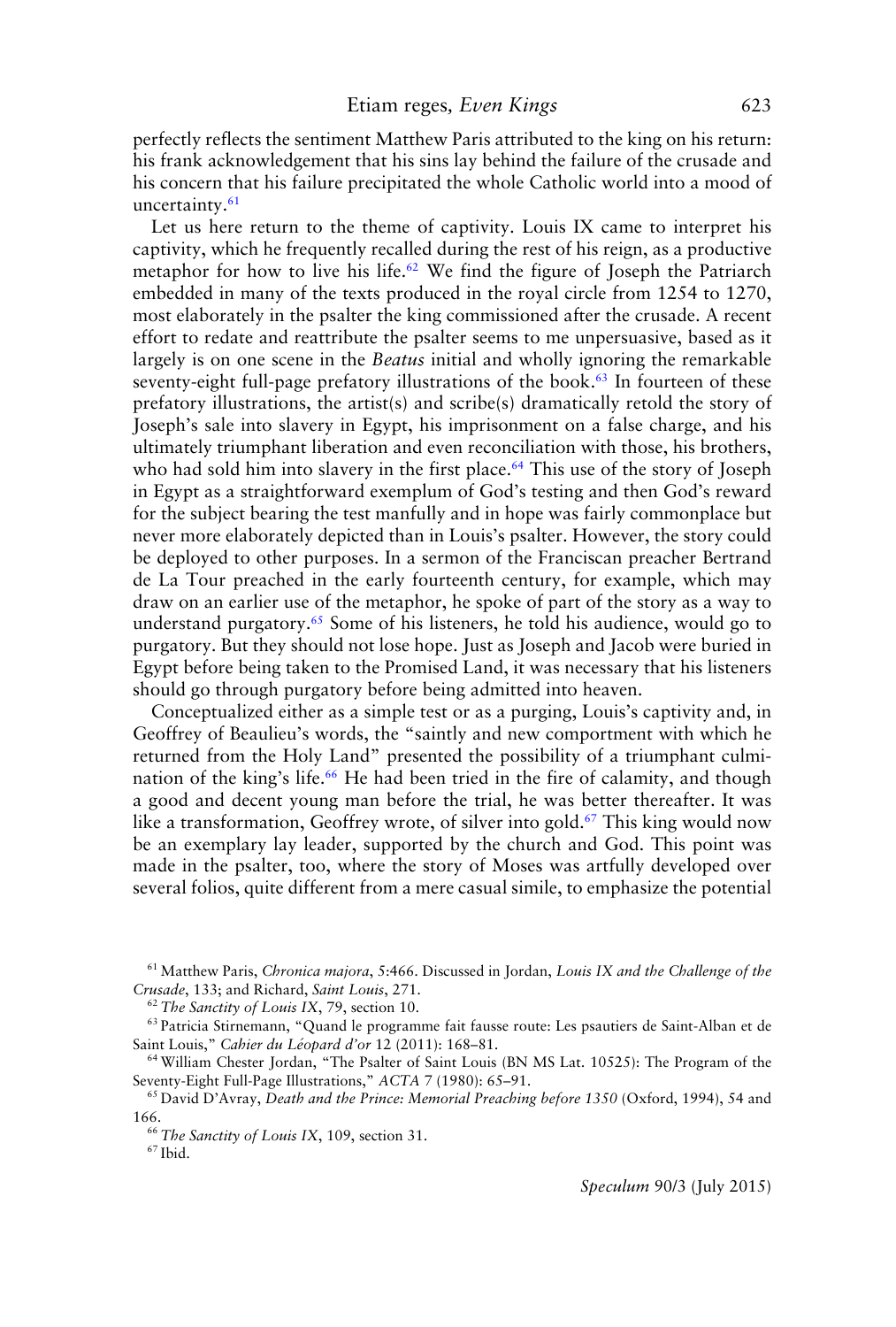of such leadership.68 Inevitably, leadership so patterned would be rigorously moralizing, that is to say, rooted in a program to remake society, to bring social life, metaphorically, from a condition of lesser metal to that of the most precious.

The king lived the transformation in his asceticism, which extended to simple dress, austere devotional practices, including flagellation, frequent fasting, modest eating and drinking when he was not fasting, abstention from sexual activity on days discouraged by the church, and the like.<sup>69</sup> (As an aside, when the king was intent on abstaining from intercourse, he still experienced erections in his wife's presence, which he regarded as a failure of virtue on his part; he would walk briskly around the room until his member went flaccid.<sup>70</sup>) He distanced himself from characteristically aristocratic pleasures that smacked of violence, like hunting, or of frivolity, like games of chance, or of frivolity *and* violence, like tournaments.71 And he also lived the virtuous life in charitable practices that exceeded those of his contemporaries in cost and number.72 His gestures often challenged the normal sensitivities of human beings. A poor sick man with suppurating ulcers on his hands received food from him, ate as much as he wanted, and the king, to the revulsion of bystanders, finished the plate in solidarity with the sufferer. Another filthy pauper seeking alms came for a foot washing, having no idea that the king would carry out the task. When Louis performed it more in a ritual way than as a genuine act of cleansing, the pauper complained that he should do more and get the grime out between his toes. Again bystanders were aghast that the king did so rather than reprimand the pauper for addressing him disrespectfully.<sup>73</sup>

In the same vein, well known are the stories of the king burying the putrefying dead with his own hands on crusade, helping monks build churches in freezing weather, directly caring for lepers and in particular those who were most afflicted, thus most repulsive to sight, smell, and touch.<sup>74</sup> And the king further augmented his virtue—virtue as he understood it—by making it possible for others to live as he lived or according to other admired contemporary models of Christian devotion. Hence, the level of his support for beguines, monks, and friars.<sup>75</sup> The

<sup>68</sup> William Chester Jordan, "The 'People' in the Psalter of Saint Louis and the Leadership of Moses," in *Medieval Paradigms: Essays in Honor of Jeremy Duquesnay Adams*, ed. Stephanie Hayes-Healy, 2 vols. (New York, 2005), 1:13–28. For the sort of casual, that is to say less developed, allusions to Moses and other figures I refer to, see Peter Kovac, "Die Dornenkrone Christi und die Sainte Chapelle de Paris: Der wahre Preis der Dornenkrone Christi, Konsekrationsdatum der Kapelle und festliche Beleuchtung der Sainte-Chapelle," *Umeni* 59 (2011): 472–73.

<sup>69</sup> Le Goff, *Saint Louis*, 858–86; Jordan, *Louis IX and the Challenge of the Crusade*, 127–29.

<sup>72</sup> William Chester Jordan, "The Representation of Monastic-Lay Relations in the Canonization Records for Louis IX," in *Religious and Laity in Western Europe, 1000–1400: Interaction, Negotiation, and Power*, ed. Emilia Jamroziak and Janet Burton (Turnhout, 2006), 229; Jordan, *Louis IX and the Challenge of the Crusade*, 183–90.

<sup>73</sup> These two anecdotes are recalled in William of Chartres's *Life* of Louis; *The Sanctity of Louis IX*, 144–45.

<sup>74</sup> Jordan, "The Representation of Monastic-Lay Relations," 232–35; Jordan, *Louis IX and the Challenge of the Crusade*, 128.

<sup>75</sup> Tanya Stabler Miller, *The Beguines of Medieval Paris: Gender, Patronage, and Spiritual Authority* (Philadelphia, 2014); 14–34; William Chester Jordan, *Men at the Center: Redemptive Governance*

<sup>70</sup> *The Sanctity of Louis IX*, 79, section 11.

<sup>71</sup> Ibid., 96, section 21; Le Goff, *Saint Louis*, 595–641.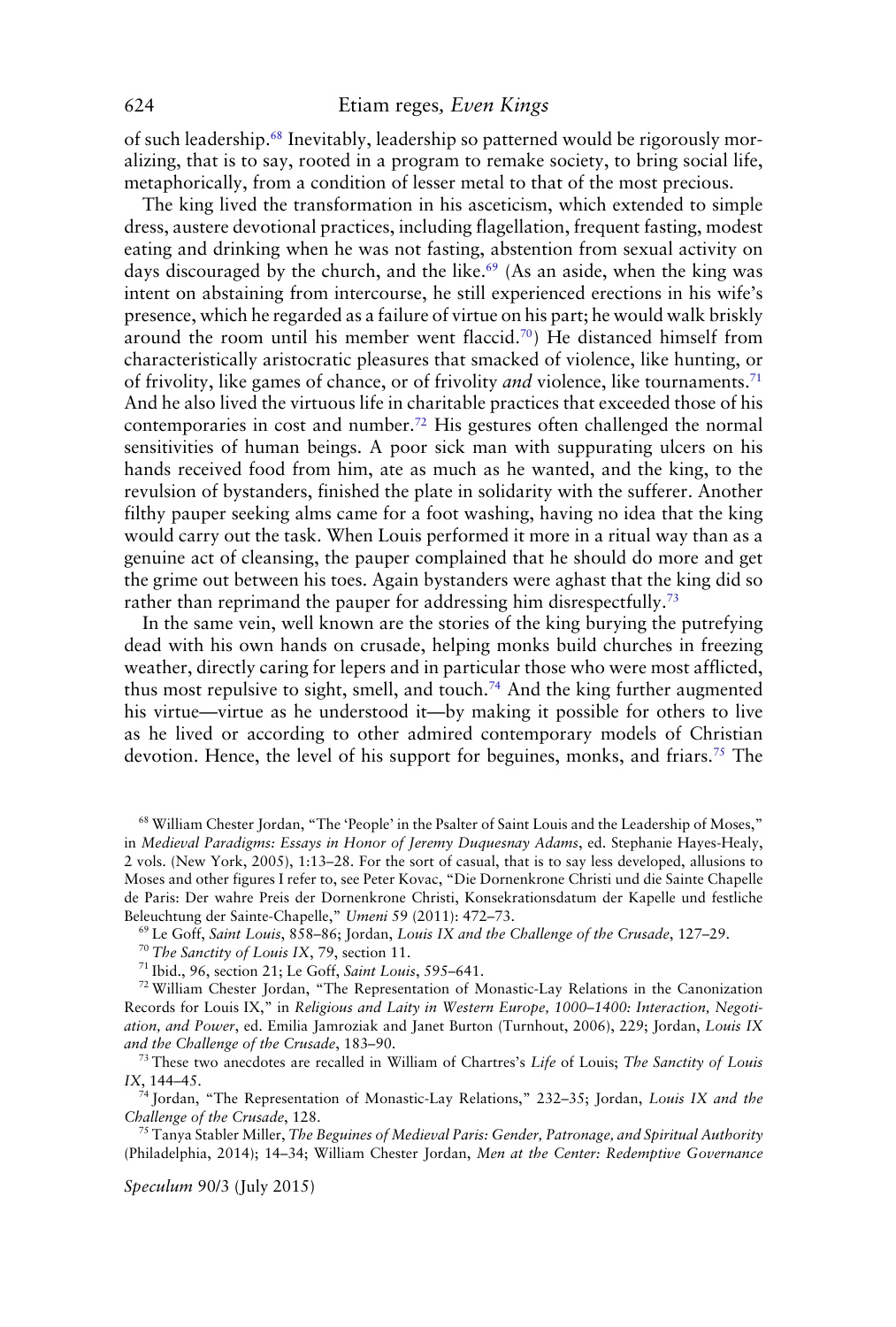somewhat later report, brought to scholars' attention by Elizabeth Brown, that Louis IX "carried on his person" a relic, a small piece of the True Cross, further testifies symbolically, if the report is faithful to the historical reality, to his *living* the Gospel:<sup>76</sup> "If any man will come after me, let him deny himself, and take up his cross, and follow me."77

There were reprobates and foot draggers, of course. And as much as Louis IX probably would have preferred that the model he provided and the opportunities he offered for others to achieve good behavior would suffice, he was aware that the blemishes of his society were not going to disappear without the moral disciplining that was in theory the accepted counterpart of the ideology, though not always an element of the practice of governance. But for Louis, practice had to mirror ideology. Most rulers bemoaned prostitution, but opted to regulate it and make money from licensing it in brothels.<sup>78</sup> Louis IX worked tirelessly to extirpate it.<sup>79</sup> Most rulers denounced blasphemy, then basically only punished egregious cases with fines, although the sanctions in the law codes grew somewhat worse in the later Middle Ages.80 Louis IX forbade it by *ordonnance* in 1263 (or perhaps initially in  $1260$ ) and branded the lips that uttered blasphemous oaths.<sup>81</sup> Most rulers disliked Jews and the usury which they were said to extort, but within generous limits they let them extort it nonetheless—and raked off profits from the Jews' profits.82 Louis IX banned usury (interest) outright and, with intensity after his return from crusade, ceaselessly targeted those who he found did not bend to his will.83 Even secular love songs, with their sexual innuendo, he found, as several earlier and contemporary churchmen found, so distasteful as to be worthy of wholesale denunciation in a program of moral reform looking forward to their disappearance.<sup>84</sup> Yet as much as the king disliked these kinds of songs, he loved

<sup>78</sup> Hanna Zaremska, *Les bannis au Moyen Âge*, trans. Thérèse Douchy (Paris, 1996), 80; James Murray, *Bruges, Cradle of Capitalism, 1280–1390* (Cambridge, 2005), 343; Trevor Dean, *Crime in Medieval Europe, 1200–1550* (Harlow, UK, 2001), 86–90.

<sup>79</sup> Keiko Nowacka, "Persecution, Marginalization, or Tolerance: Prostitutes in Thirteenth-Century Parisian Society," in *Difference and Identity in Francia and Medieval France*, ed. Meredith Cohen and Justine Firnhaber-Barker (Farnham, UK, and Burlington, VT, 2010), 185–86.

<sup>80</sup> On the general point, see Trevor Dean, *Crime and Justice in Late Medieval Italy* (Cambridge, 2007), 123. The town of Metz and blasphemy policy and repression there from the twelfth century to the modern period has been the subject of a useful recent case study that illuminates Dean's point; Andre Brul ´ e,´ *Blaspheme et sacril ` ege devant la justice de Metz (XIIe–XVIIe si ` ecles) `* (Paris, 2009).

81 Jordan, Men at the Center, 90-93; Brulé, *Blasphème et sacrilège*, 23, 287.

<sup>82</sup> Joseph Shatzmiller notes the practice, for example, in Aragon in *Shylock Reconsidered: Jews, Moneylending, and Medieval Society* (Berkeley, 1990), 57–58.

<sup>83</sup> William Chester Jordan, *The French Monarchy and the Jews from Philip Augustus to the Last Capetians* (Philadelphia, 1989), 148–50.

<sup>84</sup> Jordan, *Men at the Center*, 22–29. For parallel clerical opinions, see *Old English Homilies of the Twelfth Century*, ed. and trans. R. Morris (Millwood, NY, 1975), 148–49: "We should beweep the sins and woes of each other, and forsake laughter and idle songs (*idele songes*)." Within Louis

*under Louis IX* (Budapest, 2012), 30–33; Jordan, *Louis IX and the Challenge of the Crusade*, 188–90.

<sup>&</sup>lt;sup>76</sup> Elizabeth Brown, "The Testamentary Strategies of Jeanne d'Évreux: The Endowment of Saint-Denis in 1343," in *Magistra Doctissima: Essays in Honor of Bonnie Wheeler*, ed. Dorsey Armstrong et al. (Kalamazoo, 2013), 241 n. 25.

<sup>77</sup> Matthew 16.24 (Douay-Rheims). See also Matthew 10.38, Mark 8.34, and Luke 9.23.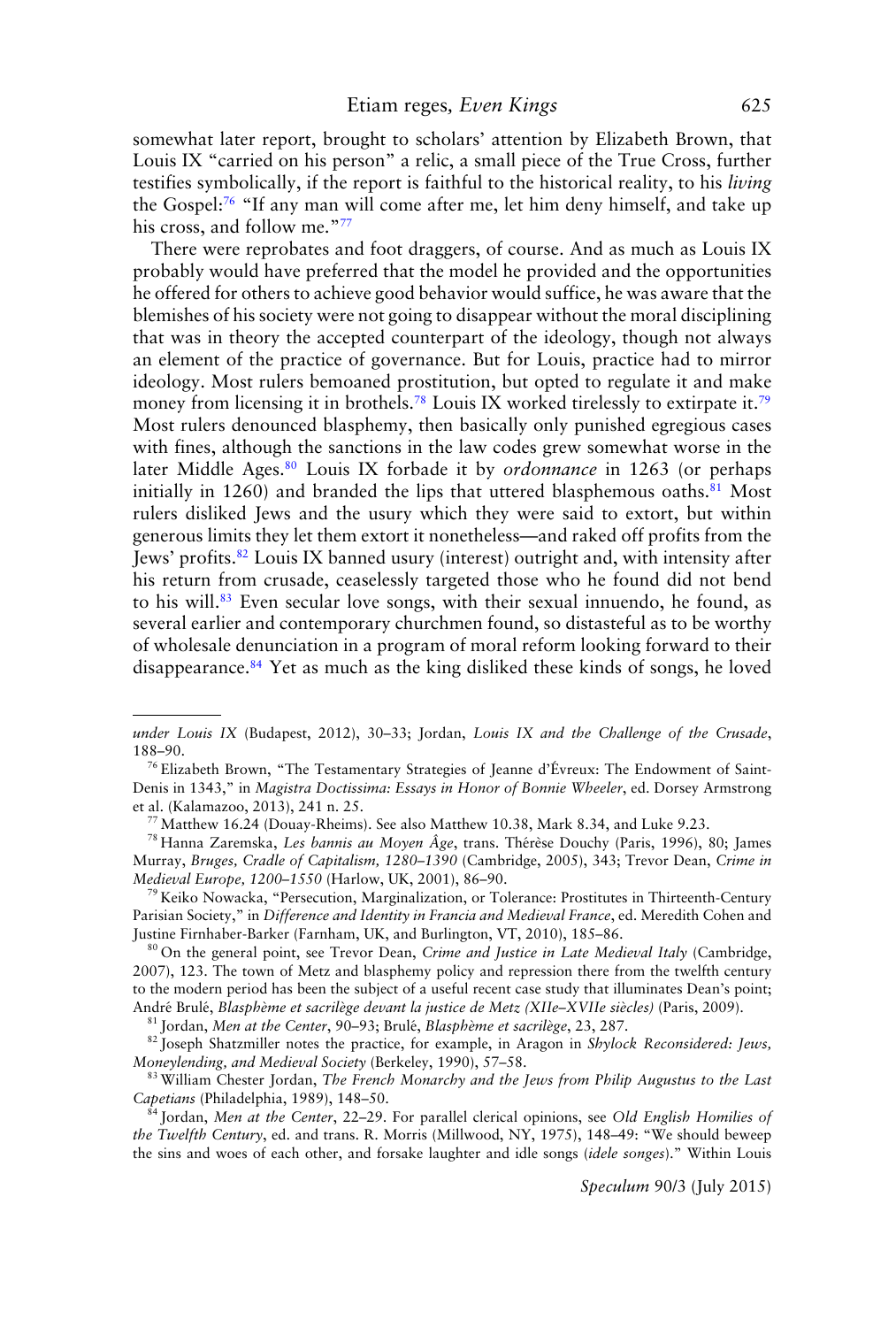to hear and to sing religious music.<sup>85</sup> And, probably like his mother, he helped compose at least one inspiring and stunningly complex song.<sup>86</sup> As much as he must have disapproved of many of the pictures in romances, he would have loved those, as in his psalter, which were spiritually uplifting. This was no period of wholesale *répression artistique*, despite Patricia Stirnemann's blanket claim.<sup>87</sup> *Répression morale*, Jacques Le Goff's quite apt term to describe the regime's zeal,<sup>88</sup> does not equate with the spurning of numinous art. Or, in Meredith Cohen's words, "after 1254, Louis IX contributed to more than five times the number of institutions in Paris than he did during the first two decades of his reign."<sup>89</sup> And these institutions, I might add, were in no wise artistic wastelands.

The king made his views known in his laws, of course. But he did not stop there. He found and employed men who shared his unwavering moral vision to carry out his plans, a process I have written about at some length recently.<sup>90</sup> He exhorted young religious in sermons to do their proper part.<sup>91</sup> He spent considerable time in educating his children in this mode.<sup>92</sup> Vincent of Beauvais, the Dominican encyclopedist, who was a friend, wrote a piece on how royal children ought to be raised, and in it he may be reflecting the practices he observed or at least heard about in Louis's family. For in this work he stressed the father's, rather than the mother's, role in their offspring's education.<sup>93</sup> And, as is well known, the king late in life completed the drafting of two sets of lessons, one for his heir and one for a daughter, Isabelle, which preserved his thinking about how a virtuous prince and princess should comport themselves, and in the case of the former how he should rule.<sup>94</sup> These were precepts any prince could learn from and emulate, but they were particularly appropriate, as Louis himself intimated, for a king anointed after the French fashion with oil from heaven.<sup>95</sup>

IX's circle, besides Robert of Sorbon, treated in *Men at the Center*, one may also note Eudes Rigaud, archbishop of Rouen, who ordered the incarceration, cuts in food allotments, and the whipping of monks who sang dissolute songs; *The Register of Eudes of Rouen*, trans. S. Brown and J. O'Sullivan (New York and London, 1964), 118, discussed in Cassidy-Welch, *Imprisonment*, 32.

<sup>85</sup> *The Sanctity of Louis IX*, 80–81 and 96–97, sections 13 and 21 (from the *Life* written by Geoffrey of Beaulieu), and 132–33 (from the *Life* written by William of Chartres).

<sup>86</sup> Jordan, *Men at the Center*, 6, 22–29.

<sup>87</sup> Stirnemann, "Quand le programme fait fausse route," 176.

<sup>88</sup> Le Goff, *Saint Louis*, 425.

<sup>89</sup> Meredith Cohen, *The Sainte-Chapelle and the Construction of Sacred Monarchy* (Cambridge, 2014), 171, and more generally, 171–78.

<sup>90</sup> Jordan, *Men at the Center*.

<sup>91</sup> William Chester Jordan, "Louis IX: Preaching to Franciscan and Dominican Brothers and Nuns," in *Defenders and Critics of Franciscan Life: Essays in Honor of John V. Fleming*, ed. Michael Cusato and Guy Geltner (Leiden, 2009), 219–35.

<sup>92</sup> *The Sanctity of Louis IX*, 80–81, section 13.

<sup>93</sup> Rebecca Jacobs-Pollez, "The Role of the Mother in Vincent of Beauvais' *De eruditione filiorum nobilium*," *Proceedings of the Western Society for French History* 38 (2010): 15–27. See also Astrik Gabriel, *The Educational Ideas of Vincent of Beauvais* (Notre Dame, 1956).

<sup>94</sup> David O'Connell, ed., *The Teachings of Saint Louis: A Critical Text* (Chapel Hill, 1972); O'Connell, ed., *The Instructions of Saint Louis: A Critical Text* (Chapel Hill, 1979). See also O'Connell, compiler, *Les propos de saint Louis* (Paris, 1974).

<sup>95</sup> O'Connell, *The Teachings of Saint Louis*, 56–57, no. 15.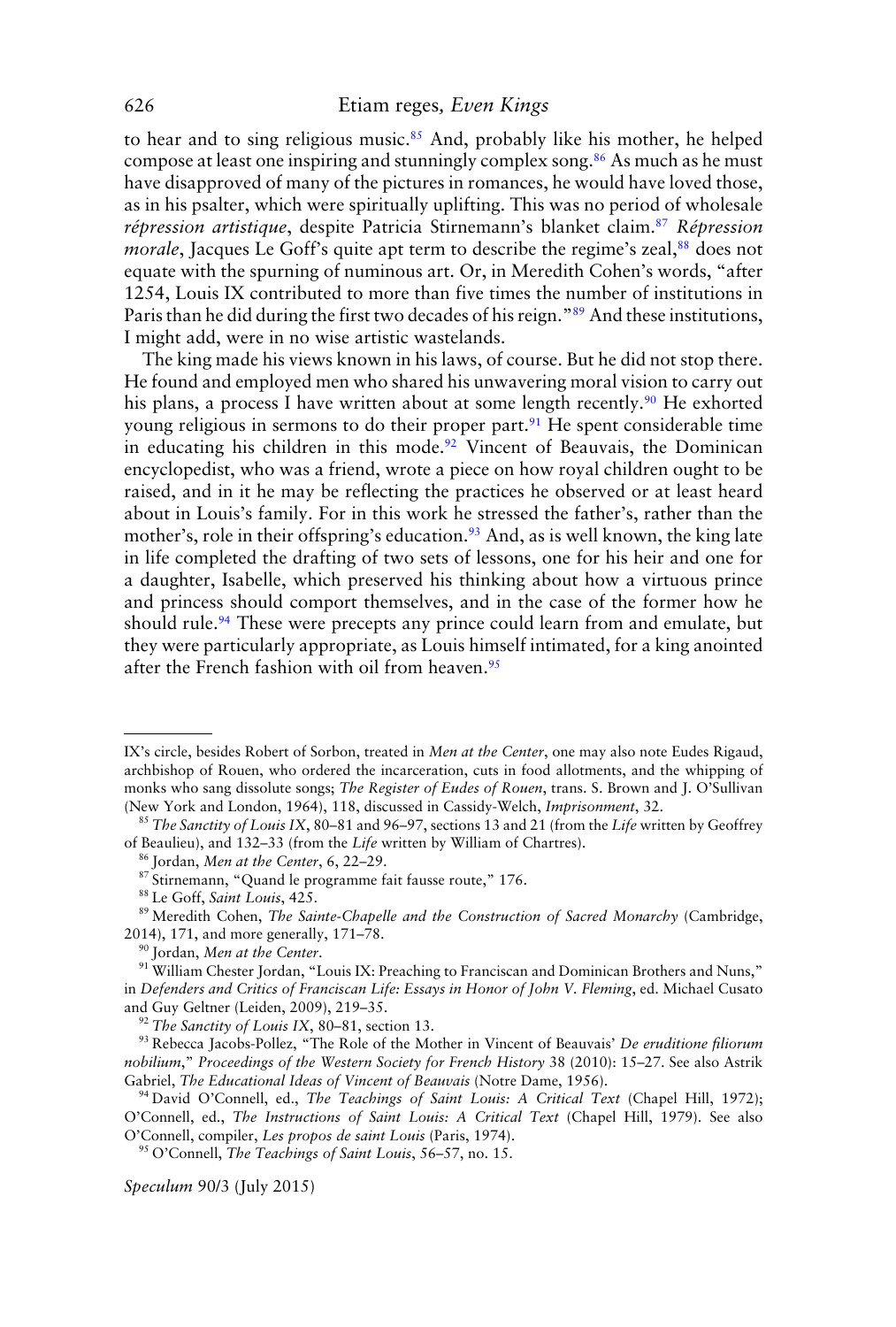Putting it all together one arrives at a portrait of a king engrossed by his moral initiatives—and I have not even mentioned his anticorruption campaigns, his foreign policy initiatives (including his arbitrations of international disputes), and his comprehensive coinage reforms in France.<sup>96</sup> The downside of this nearly allconsuming effort was the explicit and covert attempts of his subjects to subvert it. Louis IX represented his regime as contributing to his people's salvation. Perhaps many agreed, but many also experienced features of it with hostility. A good many nobles were unhappy with the restraints put on their exercise of disciplinary justice. Other aristocrats bemoaned the public use of the death penalty when their kinfolk were found guilty of transgressing the laws. Bourgeois similarly lamented the harshness of social discipline, most especially perhaps the resort to the death penalty for members of their class found guilty of theft and the branding of others for swearing foul oaths, as much as, in the abstract, they may also have detested theft and hated filthy language.<sup>97</sup> And the Jews despised a king who effectively cut off their livelihood in his multiple attempts to persuade them to "voluntarily" convert.<sup>98</sup> This is the Louis IX, the darker side, that moderns, who value and sometimes privilege personal freedom, love to hate.

To shift the emphasis briefly, although the point, I hope to show, is related, Louis IX was physically often a very sick man. $99$  The illness that led to his first crusade vow was almost fatal.<sup>100</sup> His illness on crusade nearly killed him.<sup>101</sup> And he had several bouts of serious illness in the period after his return to France. He reached out to his friend, the archbishop of Rouen, Eudes Rigaud, to travel to his side more than once when he feared that his death might be near.<sup>102</sup> Impeded by ailments, the king found himself unable on occasion to carry out the devotions he so loved to undertake after the crusade, like washing the feet and hands of the poor, distributing alms to them, and serving them at table.103 No one who has read Jean de Joinville's memoir will forget his description of the king, too weak late in life from his maladies or from excessive devotions to mount his horse or ride in a carriage. The seneschal lifted him up in his arms and carried him to the residence where the king needed to be on that occasion.<sup>104</sup>

Did the king ever think this was too much for one man to endure? One way out for Louis—the road not taken—was to abdicate and institutionalize his penance by suspending sexual relations in his marriage, with his wife's blessing, for it

<sup>96</sup> William Chester Jordan, "Anti-Corruption Campaigns in Thirteenth-Century Europe," *Journal of Medieval History* 35 (2009): 208–14; Jordan, *Louis IX and the Challenge of the Crusade*, 158–81, 195–213; Jordan, "A Border Policy? Louis IX and the Spanish Connection," to appear in a festschrift for Teofilo Ruiz. Cf. Marie Dejoux, "Gouverner par l'enquête en France, de Philippe Auguste aux derniers Capétiens," French Historical Studies 37 (2014): 279-88.

<sup>97</sup> For examples of these reactions to Louis IX's policies, see Jordan, *Men at the Center*, 62–63, 81–83, 86, and 91–94.

<sup>98</sup> Jordan, *French Monarchy and the Jews*, 139–40, 150, and 165.

<sup>99</sup> Le Goff, *Saint Louis*, 864–67.

<sup>100</sup> *Chronicles of the Crusades*, 173, sections 106–7.

<sup>101</sup> *Chronicles of the Crusades*, 222, section 310; *The Sanctity of Louis IX*, 102–3, section 25.

<sup>102</sup> *The Register of Eudes of Rouen*, 382.

<sup>103</sup> *The Sanctity of Louis IX*, 77–78, section 9.

<sup>104</sup> *Chronicles of the Crusades*, 329, section 737.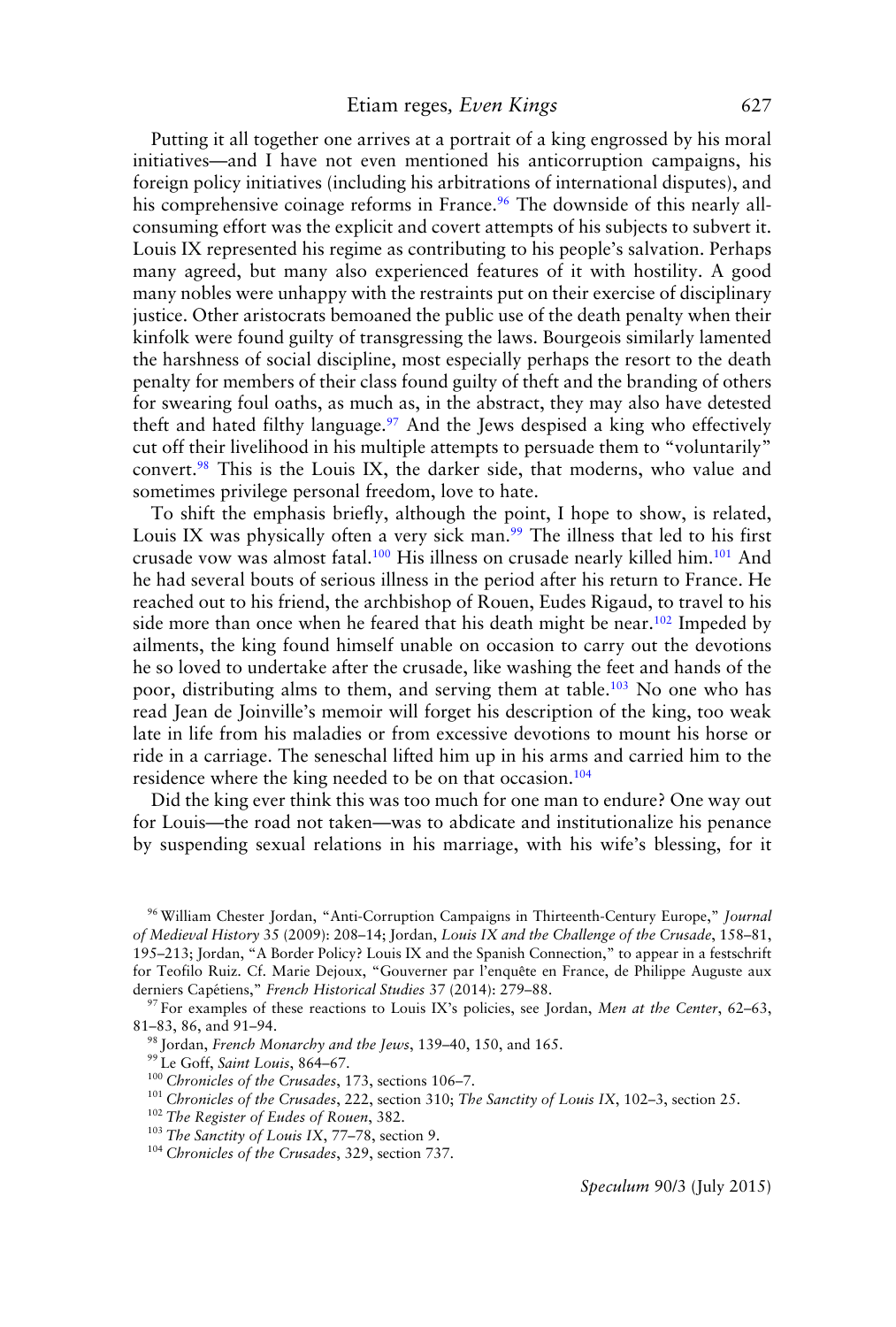would have been necessary (although it was not a blessing she was willing to give).<sup>105</sup> He might then have become a friar or something similar. Did he toy with the idea in a serious way? He spoke of his attraction to the religious life and bemoaned and sometimes jested at the difficulty of choosing between the Dominicans and Franciscans.<sup>106</sup> If his temptation were grave, then we might very well imagine a tragic figure of Shakespearean dimensions plagued by continuing self-doubt, an exaggerated portrait imputed to my early work by at least one scholar.<sup>107</sup> (I do not say his criticism was misplaced.) But I am inclined to believe now that there remains something to be learned from the king's musings. In any case, if anointment obliged all French kings to do their duty, as he would say, then it obliged him, too.<sup>108</sup> But there was another possibility.

The king's hopes were pinned on his eldest son, Prince Louis. He saw him as a potential instantiation of the ideal ruler to which he himself aspired, a morally fit young man to whom he was willing to cede his kingship when he came of age—as he expressly said.<sup>109</sup> And now I will venture to place in print some speculation that has been bubbling in my mind for several years. I believe that Louis IX was thinking of associating his eldest son with him in his kingship. I do not make this statement only because the king loved his son dearly and thought well of his mind and virtue, but because his own health was so precarious that he could imagine being incapacitated or dying before Prince Louis was of age. This raised the prospect of a regency headed by his wife, Marguerite. In Louis IX's view she was no Blanche of Castile. His wife, in his reckoning, would exercise too much authority and would not exercise it well, if her son were not already an anointed king who was used to giving orders and having them obeyed. Certain of the political activities in which Marguerite engaged and certain of her sentiments, which were too generous for his taste, would have inclined him against vesting the regency in her—that is, if the worst happened with his health—as his father had vested his in Queen Blanche. Marguerite had already had to be restrained from taking an active political role before the crusade, one that might have placed her in opposition to royal policy.<sup>110</sup> She was also perceived by the king as overly compassionate when she sought leniency in a judgment of his that condemned a confessed murderess, an aristocrat who killed her husband, to public death by burning.111 Clement a ruler should be, but, as Louis's colleague and biographer William of Chartres pointed out in his portrait of the king, when "it came to higher

<sup>105</sup> *The Sanctity of Louis IX*, 80, section 12. On the concept and history of chaste marriage, see Dyan Elliott, *Spiritual Marriage: Sexual Abstinence in Medieval Wedlock* (Princeton, 1993).

<sup>106</sup> Le Goff, *Saint Louis*, 332.

<sup>107</sup> Patrick Boucheron, "Saint Louis, comédien et martyr: L'écriture d'une vie," Médiévales 34 (1998): 75.

<sup>108</sup> On Louis IX's sensitivity to the unction, see Le Goff, *Saint Louis*, 582–84, 832–34.

<sup>109</sup> *The Sanctity of Louis IX*, 80, section 12. See also Le Goff, *Saint Louis*, 268; Jordan, "A Border Policy?"

<sup>110</sup> Jordan, *Louis IX and the Challenge of the Crusade*, 5–6.

<sup>111</sup> Jordan, *Men at the Center*, 81–83.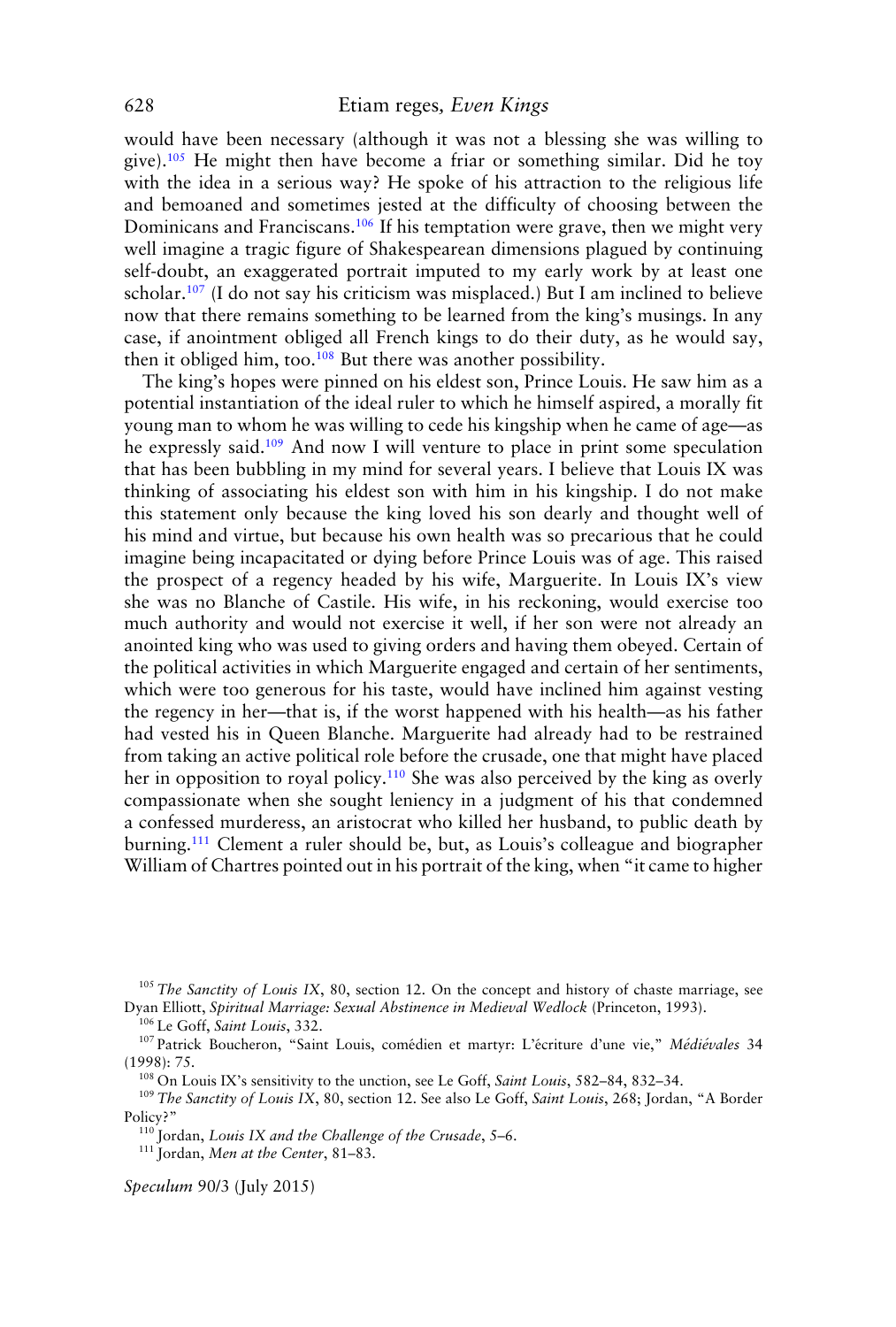transgressions . . . leniency (could) have no place without divine offense . . . no matter what the rank of the offender."<sup>112</sup>

Associative kingship would avoid the problems Louis IX foresaw, and in his reign it was not a practice recalled from ancient history. His grandfather, Philip II, was crowned in 1179 during his father's lifetime under circumstances that are uncannily evocative, Louis VII's final illness. Philip was crowned a second time in 1180 after his father's death.<sup>113</sup> It was perhaps the case that Philip II abandoned associative kingship, a firm principle since the year 987 that was meant to assure a smooth succession, because it inevitably recalled the early vulnerability of a usurping dynasty, the Capetians, who had displaced the Carolingians.<sup>114</sup> But Louis IX, though he respected his grandfather, was a very different man.<sup>115</sup> Devoted as he was to apprehending God's plan in history, he did not, as it were, try to erase knowledge of the dynasty's usurpation, but to represent the time since the usurpation as a phase—a kind of trial—whose success was evidenced by its return to the rootstock (*reditus ad stirpem*) of the second dynasty (*deuxieme race `* ), the Carolingians, by marriage, thus confirming its legitimacy, which was pleasing to God and promised future blessings.<sup>116</sup> The king endorsed the contemporary rearrangement of the royal tombs at the Abbey of Saint-Denis to emphasize the fulfillment of the return,<sup>117</sup> and the polymath, Vincent of Beauvais, elaborated and defended the theory of the return in his works.<sup>118</sup> Not all of Louis IX's successors, Elizabeth Brown has reminded us, were so enamored of framing the dynasty's legitimacy in a way that emphasized the original rupture in succession even more, I might add, than associative kingship did.<sup>119</sup> And, in any case, there were competing interpretative historical (or, as moderns might say, mythical) frameworks available within which to counter the charge of the dynasty's illegitimacy, like the alleged Capetian descent from the Trojans.120

<sup>112</sup> William of Chartres's "On the Life and Deeds of Louis IX," in *The Sanctity of Louis IX*, 143, section 25.

<sup>113</sup> John Baldwin, *The Government of Philip Augustus* (Berkeley, 1986), 3, 15–16.

<sup>114</sup> William Chester Jordan, "The Historical Afterlife of Two Capetian Co-Kings Who Predeceased Their Fathers," to appear in a collection tentatively titled *Louis VII and His World*, ed. Michael Bardot and Laurence Marvin.

<sup>115</sup> Le Goff, *Saint Louis*, 706–8.

<sup>116</sup> Le Goff, *Saint Louis*, 347; Serge Lusignan, "Le temps de l'homme au temps de monseigneur saint Louis: Le *Speculum historiale* et *Les Grandes Chroniques de France*," in *Vincent de Beauvais: Intentions et receptions d'une oeuvre encyclop ´ edique au Moyen ´ Age ˆ* , ed. Monique Paulmier-Foucart et al. (Montreal, 1990), 496–97.

<sup>117</sup> William Chester Jordan, *A Tale of Two Monasteries: Westminster and Saint-Denis in the Thirteenth Century* (Princeton, 2009), 115–16.

<sup>118</sup> Monique Paulmier-Foucart, *Vincent de Beauvais et le "Grand miroir du monde"* (Turnhout, 2004), 82–83; Robert Schneider and Richard Rouse, "The Medieval Circulation of the *De morali principis institutione*," *Viator* 22 (1991): 189, 210–13; Elizabeth Brown, "Vincent of Beauvais and the *reditus regni francorum ad stirpem Caroli imperatoris*," in *Vincent de Beauvais*, ed. Paulmier-Foucart et al., 167–87.

<sup>119</sup> Brown, "Vincent of Beauvais and the *reditus regni francorum ad stirpem Caroli imperatoris*," 187–88.

<sup>120</sup> There is a rich secondary literature on this, referenced in and nicely added to by Elizabeth Morrison, "Linking Ancient Troy and Medieval France: Illuminations of an Early Copy of the *Roman*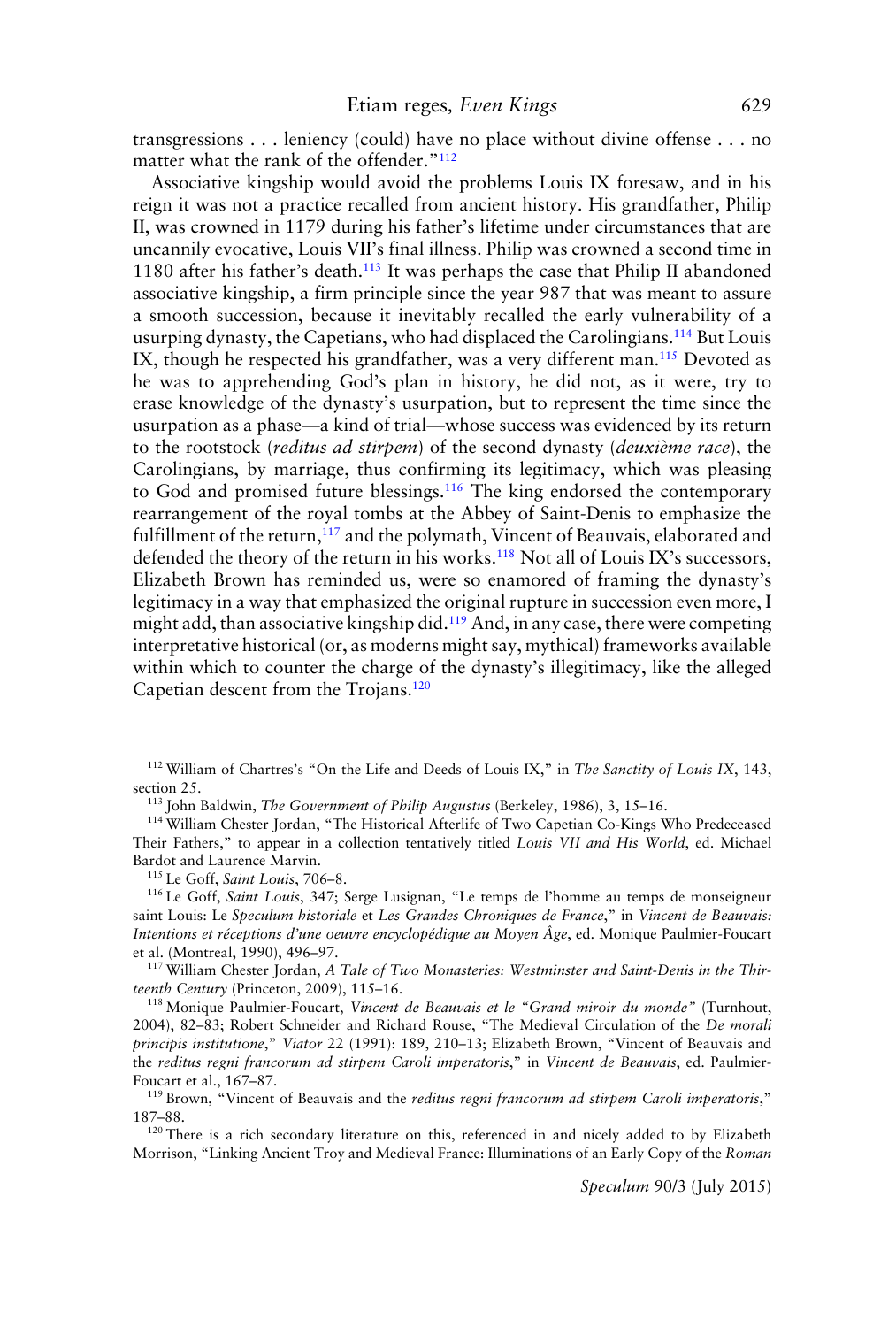Louis IX, however, was, I am suggesting, rather focused on associative kingship. Intimately bound up in this speculation of mine is the coronation ordo known as the Ordo of  $1250<sup>.121</sup>$  The date is actually flexible; perhaps the manuscript dates from slightly after the crusade and is a pastiche at one or more removes from any "official" text or project in the making.<sup>122</sup> The chief reality it testifies to, in fact, is not any accurate past description or future blueprint of a royal consecration. That idea has been most savagely rejected—and rightly so—by Hervé Pinoteau.<sup>123</sup> But it does testify to continuing consideration in high circles about the appropriate ceremonial for coronations. To be sure, one might ask, why formulate a new ordo when there was no one to be crowned (a question pointedly raised in a conference by Patricia Stirnemann a few years ago, and now raised by her in  $print$ )?<sup>124</sup> But if Louis IX was thinking about the possibility of reviving associative kingship and using an ordo that stressed, as Le Goff has explained, the harmonies of governance (the alliance of church, state, and people), idealized also, I should point out, in the Moses sequence of the psalter, would not this particular ordo testify to that possibility?<sup>125</sup> There is no certainty on this matter, of course, but, to repeat, associative kinship was not an ancient practice, it was a recent practice, still written about in circles close to the king's heart, such as the monastic community of Saint-Denis.126

If there is any truth to this scenario, Louis IX's hopes were dashed in 1260 with the death of the sixteen-year-old heir, Prince Louis, months before the prince's scheduled marriage, which might have made an appropriate moment for his coronation as co-king. The Ordo of 1250 also has an abbreviated description of a queen's coronation at the end of the manuscript, which, if I catch his meaning correctly, seemed otherwise a little puzzling to Le Goff.<sup>127</sup> An undated sermon of the Franciscan Eustache d'Arras for the Feast of the Assumption (15 August) in an unknown year rhapsodizes about the festival quality of a king's coronation. He then adds that when a queen is newly arrived thereafter, there, too, is a great banquet in her honor, much as when the Queen of Heaven ascended into the skies, where until then there was no *regina coelestis*. 128

*de Troie*," in *Medieval Manuscripts, Their Makers and Users: A Special Issue of "Viator" in Honor of Richard and Mary Rouse* (Turnhout, 2011), 77–102.

<sup>121</sup> Richard Jackson, ed., *Ordines coronationis Franciae*, 2 vols. (Philadelphia, 1995–2000), 2:341–

<sup>66.&</sup>lt;br><sup>122</sup> On questions of dating, see Le Goff, "La structure et le contenu idéologique de la cérémonie du sacre," 34–35. On the peculiarities of the manuscript, see Jackson, *Ordines coronationis Franciae*, 2:341–42.

<sup>&</sup>lt;sup>123</sup> Hervé Pinoteau, "Le roi très chrétien, les insignes et le ciel," in *La Sainte-Chapelle de Paris*, ed. Hediger, 16.

<sup>&</sup>lt;sup>124</sup> Stirnemann, "Quand le programme fait fausse route," 177-78.

<sup>125</sup> On the *ordo* and its ideological content, see Jacques Le Goff, "La structure et le contenu idéologique de la cérémonie du sacre," in Le sacre royal à l'époque de saint Louis (Paris, 2011), 20, 34; and Le Goff, *Saint Louis*, 584–85. On the analogy with Moses, see Jordan, "The 'People' in the Psalter of Saint Louis," 13–28, especially 19 and figure 6.

<sup>126</sup> Jordan, "The Historical Afterlife of Two Capetian Co-Kings."

 $127$  Le Goff, "La structure et le contenu idéologique de la cérémonie du sacre," 24–25.

<sup>128</sup> Delmas, *Un franciscain a Paris `* , 277.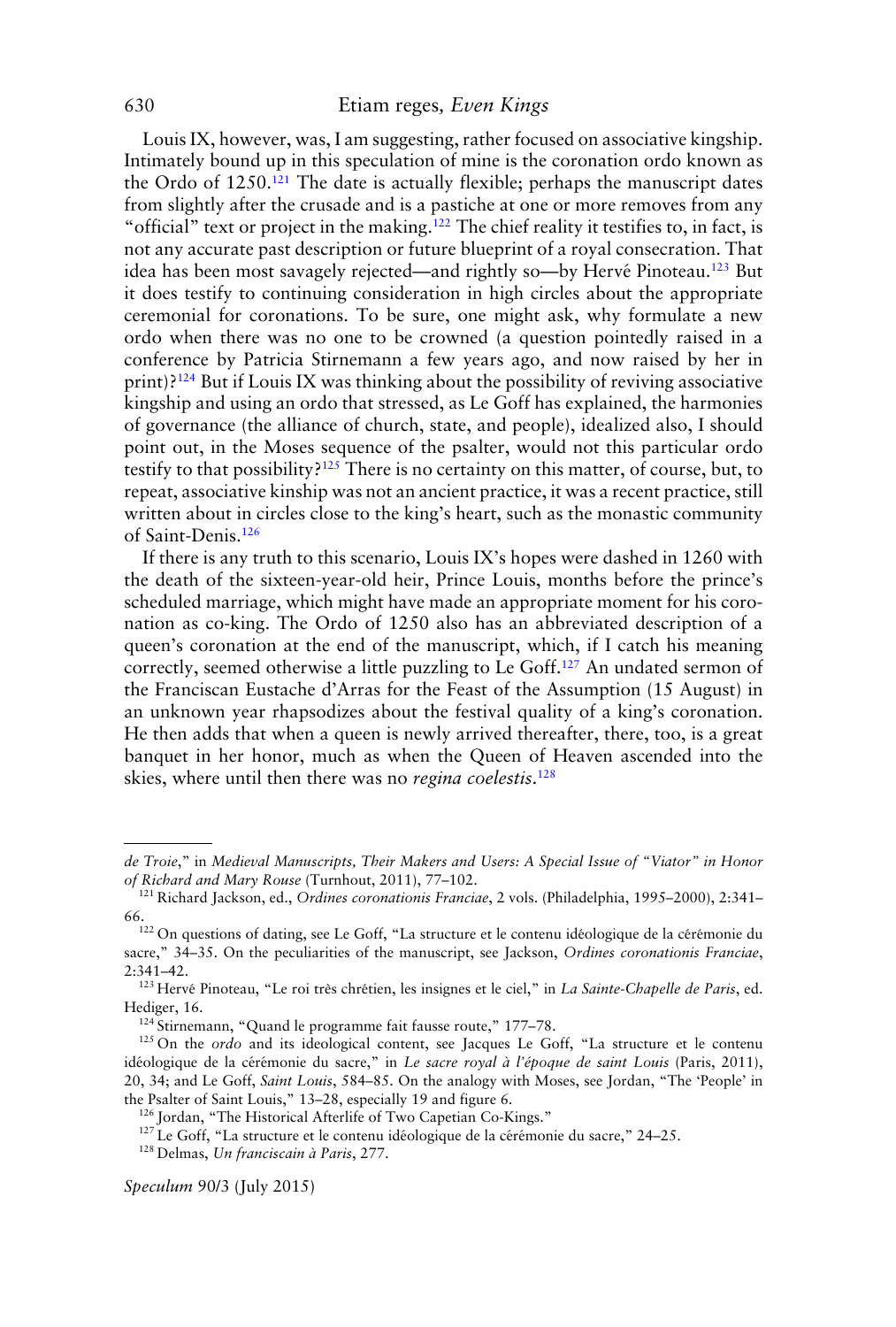The direct relevance of Friar Eustache's sermon to Capetian family nuptials has been argued by Sophie Delmas.<sup>129</sup> She could not associate it with Louis IX's own nuptials, since the Franciscan had no association with the court at the time of the king's marriage to Marguerite de Provence in 1234, and the king married in May, not in August or soon after. His son Philip married for the first time in 1262, but also in May. Delmas therefore inferred that the friar was alluding to festivities for Philip III's second marriage on 21 August 1274, his first wife having died on crusade in 1270. If Delmas is correct, Eustache had to have preached the sermon on Assumption Day in 1274 or 1275, that is, before his own death, which was no later than the end of the latter year.

Tempting, however, as the foregoing scenario at first appears, there are questions that remain. There is no evidence that Eustache had any attachment to Philip III's court. Moreover, it is reasonable to suggest that he would have felt out of place in the new regime. Like many of the zealots for moral reform who had been close to Louis IX the change in the character of the royal court after his death was unappealing.<sup>130</sup> For Eustache life at court was attractive while the old king presided. And it is well documented that he participated in court life in the 1250s and 1260s, the era of the penitential monarchy.<sup>131</sup> I suggest that an allusion in an Assumption Day sermon in 1259 to Prince Louis's upcoming marriage, scheduled for 1260, and the festival atmosphere that it would generate would not be surprising—nor would a hint that a coronation of a queen might be in the offing.

I also would not be surprised if plans were in train to bestow knighthood on the prince somewhat before the nuptials took place. There is no provision for dubbing in the ordo itself, but the text seems implicitly to recognize the new king as already a member of the knightly order.132 In any case, when Philip became the heir instead, his father, almost from day one, probably long before, knew that heirship itself would not make his son rise to the occasion. In particular Philip pledged himself to obey his mother whatever the future held until he was thirty years old, an oath that outraged Louis IX and, at his request, was quashed by the pope.133 Moreover, events after the king's death in 1270, the same events that transformed the ambience of the court and alienated some of Louis IX's counselors, would prove that Philip, whatever his strong points, was not a man cut from the same cloth as his father.<sup>134</sup>

The pain and grief of Prince Louis's death in early 1260 made his father miserable, almost inconsolable. He had probably written out a short manual of advice for the prince shortly before the latter died, but which he returned to later in life

<sup>129</sup> Ibid.

<sup>130</sup> Jordan, *Men at the Center*, 94–95. See also Jordan, *A Tale of Two Monasteries*, 139–48.

<sup>131</sup> Delmas, *Un franciscain à Paris*, 263-65.

<sup>132</sup> Jean-Claude Bonne, "Images du sacre," in *Le sacre royal a l' ` epoque de saint Louis ´* (Paris, 2011), 165, clarifying Le Goff's usage in "La structure et le contenu idéologique de la cérémonie du sacre," 31, of *adoubement* to describe part of the ceremony.

<sup>133</sup> Sivery, *Marguerite de Provence*, 209–10; Jordan, *Louis IX and the Challenge of the Crusade*, 6.

<sup>134</sup> Jordan, *Men at the Center*, 94–97; Jordan, "The Struggle for Influence at the Court of Philip III: Pierre de la Broce and the French Aristocracy," *French Historical Studies* 24 (2001): 439–68; Xavier Hélary, "Pierre de la Broce, seigneur féodal et le service militaire sous Philippe III: L'Ost de Sauveterre (1276)," *Journal des savants* (July–December 2006), 275–305.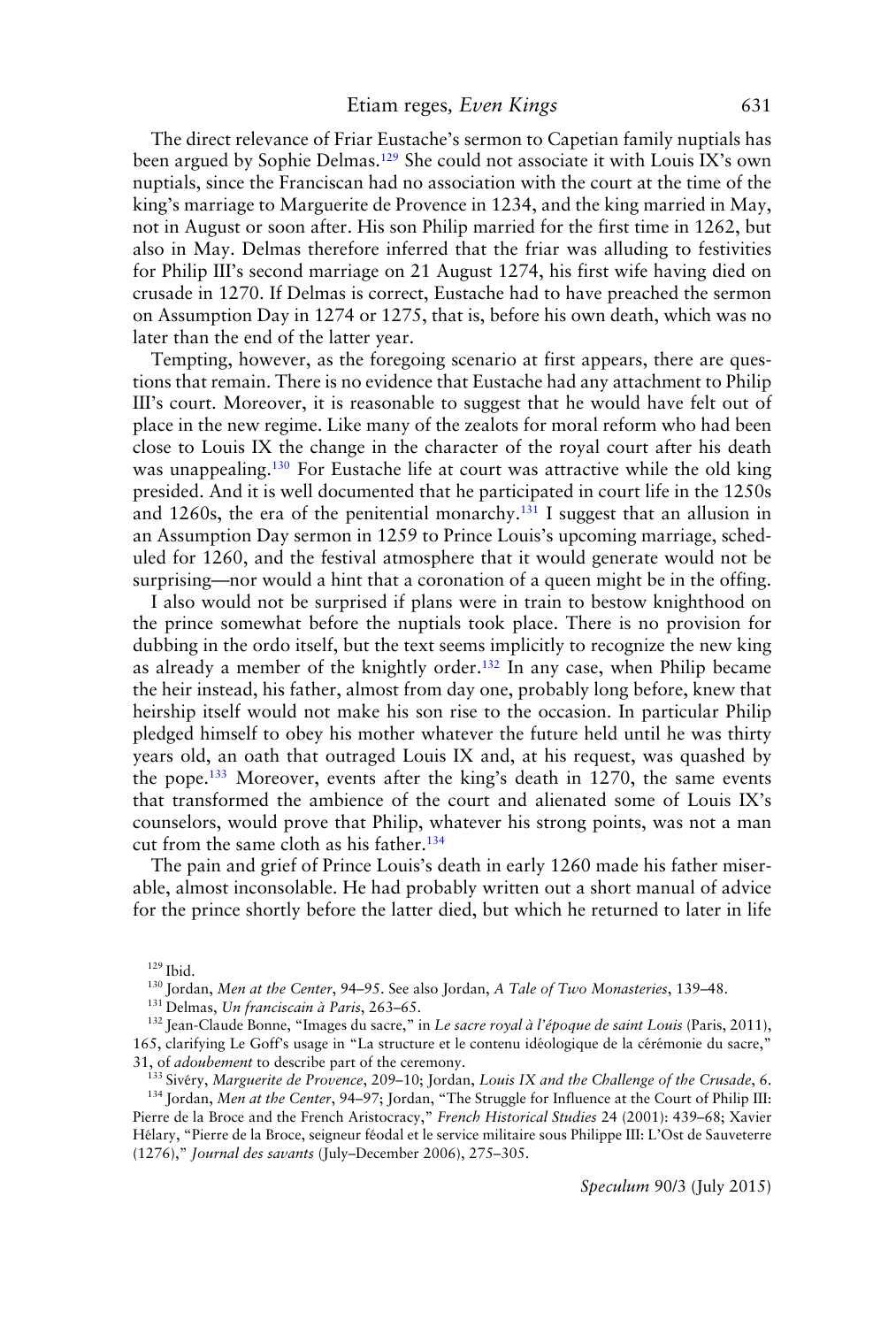and revised for his new heir. This reconstruction resolves an otherwise puzzling conundrum in Geoffrey of Beaulieu's *Life*. Until now historians have simply assumed that his reference to an earlier advice manual was the result of a confused memory on the hagiographer's part.<sup>135</sup> On the contrary, this earlier text was part of the preparations the eager father was making for his eldest son's crowning. When the hope of a new coronation died with Prince Louis in 1260, the king not only laid aside the manual, he also transferred the royal diadem with which he had been crowned from the *trésor royal* to the Abbey of Saint-Denis, a transfer formally confirmed in 1261.136 The sense of disappointment bordering on despondency is palpable.

Enter Vincent of Beauvais once more. He was dismayed at the king, his friend's, excessive—in the sense of inappropriate—mourning. Upper-class persons, those who had to exercise authority over others, it was widely held, should not show such weakness and incapacity to act.<sup>137</sup> Vincent authored a little treatise on bereavement at this time.138 He wrote it to uplift the king and help him mitigate the public face and inner spirit of his lamentation. Those who read the treatise will discover, if they are like me, that scholastic arguments against grief are hard to swallow for a modern sensibility. For example, grief, beyond a brief decorous display, was tantamount to wishing the departed had not died and therefore that he should still be traveling the pilgrim's road on earth, this vale of tears, when he might have had the rest and peace of heaven ("per mortem liberatus est a presentibus miseriis et periculis").139 I could go on. Vincent provided nine other such reasons to cut short one's grief.<sup>140</sup>

But one of Vincent's propositions in particular, though commonplace, is more interesting in context. He argued that if one forced oneself to remember that similar sad events had occurred in the past—and yet good had come of them one would find it easier to accept the tragedies of the present. What is remarkable to me and I hope will be so to the reader is how he illustrated this argument, in particular the examples he used, which, he averred, paralleled what Louis IX experienced with his own son's death. "Finally the zealous intellect of your noble character [he is addressing the king] ought to consider similar cases or indeed worse and more miserable ones, not only those elsewhere throughout the world but those even in your own kingdom, indeed in your own royal household and which happened in rather recent memory. Was it not, as history reports, a little before your time that Philip, the son of Louis the Fat, a boy recently anointed as king, was riding around Paris on horseback near the church of Saint Gervais?

<sup>135</sup> Cf. *The Sanctity of Louis IX*, 82 n. 6.

<sup>136</sup> Pinoteau, "Le roi très chrétien," 11.

<sup>137</sup> Ronald Finucane, *The Rescue of the Innocents: Endangered Children in Medieval Miracles* (New York, 1997), 91.

<sup>138</sup> Peter von Moos, "Die Trostschrift des Vincenz von Beauvais für Ludwig IX. Vorstudie zur Motivund Geistesgeschichte der *consolatio*," *Mittellateinisches Jahrbuch* 4 (1967): 173–218. The article title page (173) has "Gattungsgeschichte" in place of "Geistesgeschichte," which is printed on the table of contents ("Inhalt") page. The former better describes the substance of the article as an excursus into situating Vincent's work in a genre.

<sup>139</sup> Von Moos, "Die Trostschrift des Vincenz von Beauvais für Ludwig IX.," 188-89. <sup>140</sup> Ibid., 186–93.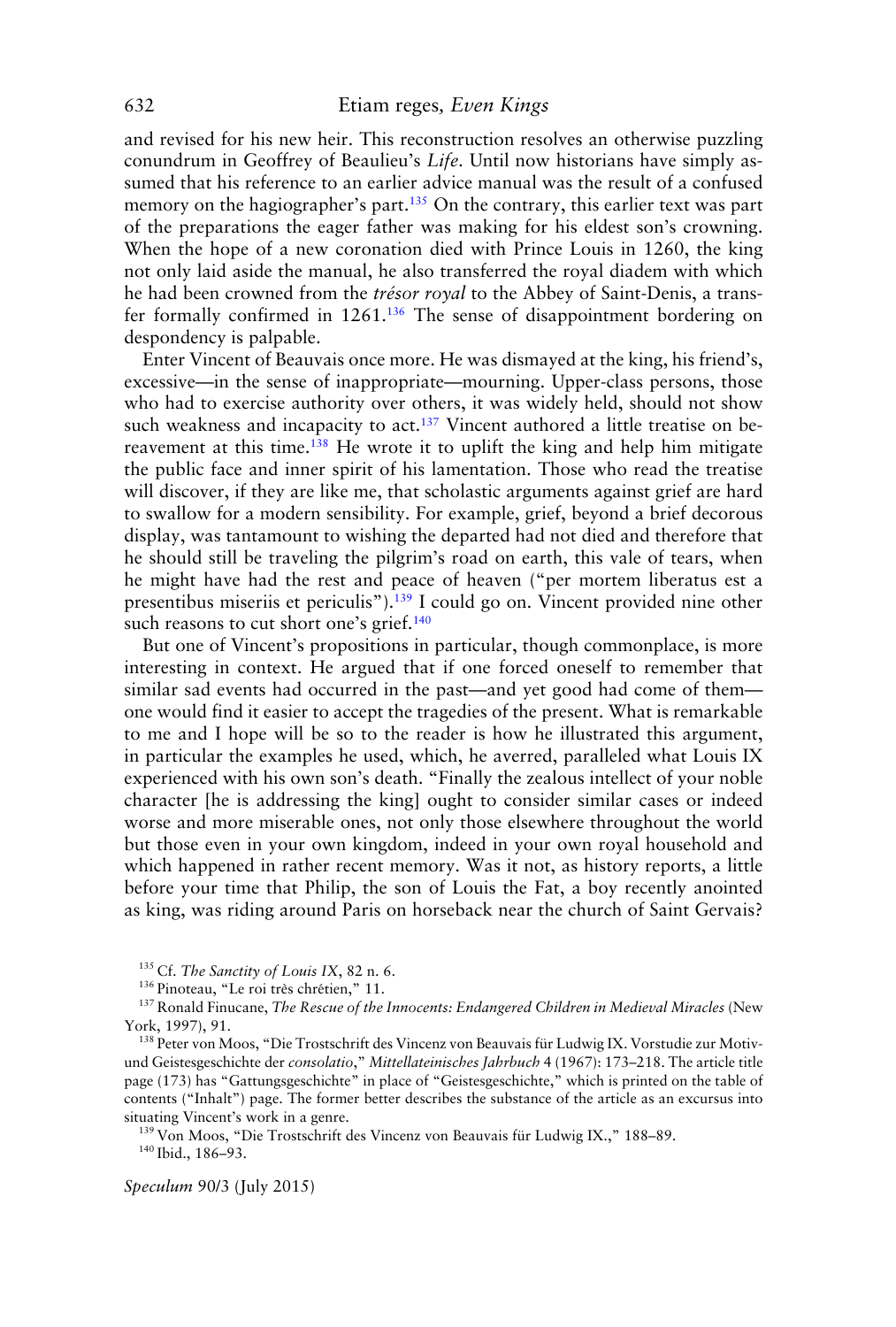A pig by accident getting under the hooves of the horse caused the horse to fall on top of him [Philip] and by his [Philip's] sudden and pitiful death there arose lamentation among the Franks. His brother succeeded him in the kingship, namely Louis [VII], the father of King Philip [II] of our time."<sup>141</sup> Strikingly, in other words, Vincent evoked the tale of a co-king who predeceased his father, as a consequence of which France a generation later enjoyed the rule of the illustrious king, Philip II Augustus, Louis IX's grandfather—and this series of events, Vincent reminded the bereft father, was recent history ("satis recenti memoria evenerunt").

But Vincent went further. "Do you not remember," he writes, "even in our own times your older brother Philip, of whom something great was hoped? The prevention [of the realization of these hopes] by a youthful death brought on for the many and for great ones enormous sadness. As a result, until this very day you occupy his place in the administration of the realm, with the help of God, and among many adversities you have [also] garnered many benefits of divine grace in various areas. These and recollections similar to these will swiftly soften the vexation of your soul, since, as the poet said, 'they endure common things more easily.'"142 The death of his elder brother, in other words, had laid the basis for Louis IX's own accession, and, as far as Vincent was concerned, the king had ruled well. None of this would have transpired if the elder brother had lived. The moral is that the Lord works in mysterious ways his wonders to perform. Divine Providence—the Father—knows best.

Louis IX soldiered on, and I use the word deliberately. He was determined to resume his career as a soldier, a crusader.<sup>143</sup> He had done everything in his power to strip himself and his kingdom of sin. He could not imagine that others would not share his willingness to sacrifice. When the town worthies of Boulogne mistreated his friend and advisor Pierre le Chambellan, whom he had sent to secure a crusade subsidy in 1268, the king did not—perhaps could not—contain himself. The theologian Gilbert of Tournais, who advised Louis IX on educating his children and reflected broadly on his governance, would have encouraged *disciplina*

<sup>142</sup> "Numquid non et temporibus nostris eciam Philippus frater vester maior natu, de quo magnum aliquid sperabatur, a puericia morte preventus multis et magnis ingentem dolorem incussit? Cuius nimirum vices in administracione regni vos usque hodie cum adiutorio dei suppletis et inter adversitates multas et diversis partibus emergentes plurima divine gracie beneficia percepistis. Hec et his similia memorata molestiam animi vestri cicius mitigabant, quoniam, ut ait poeta, *levius communia tangunt*": Von Moos, "Die Trostschrift des Vincenz von Beauvais fur Ludwig IX.," 184. The poet referred to ¨ is Claudius Claudianus; the line appears in "The Rape of Proserpina" (*De raptu Proserpinae*, 3.197), translated by Henry Howard as "Easier to bear is a common lot." See *Translations from Claudian* (London, 2013).

<sup>143</sup> Richard, *Saint Louis*, 513–74; Jordan, *Louis IX and the Challenge of the Crusade*, 213–17.

<sup>&</sup>lt;sup>141</sup> "Denique ingenii vestri nobilis industria considerare debet adversus casus consimiles aut eciam deteriores ac miserabiliores, non solum qui alibi per orbem terrarium assidue contigunt, sed qui eciam in regno vestro, immo in domo vestra regia satis recenti memoria evenerunt. Nonne, sicut refert historia, paulo ante vestram etatem Philippus, Ludovici grossi filius, recenter in regem adhuc puer inunctus, dum in civitate Parisiis equo vehebatur, iuxta ecclesiam sancti Gervasii porcus equi pedibus se fortuitu submittens equum super ipsum precipitem dedit et de eius subita ac miseranda morte Francis luctum induxit. Cui successit in regno frater eius, scilicet pater Philippi regis nostri temporis Ludovicus": Von Moos, "Die Trostschrift des Vincenz von Beauvais fur Ludwig IX.," 183–84. ¨